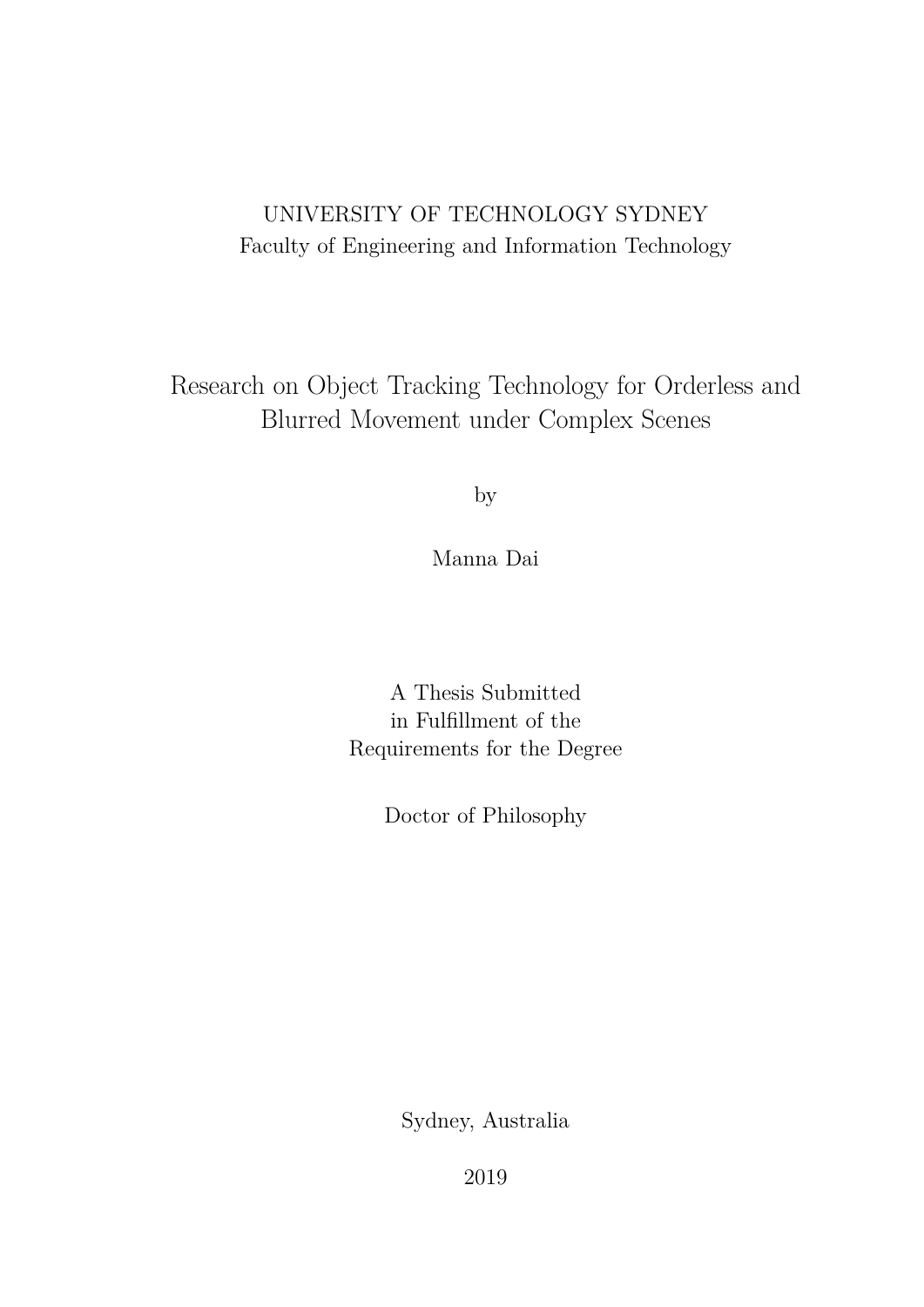## Certifcate of Original Authorship

I, Manna Dai declare that this thesis, is submitted in fulflment of the requirements for the award of PhD, in the Faculty of Engineering and Information Technology at the University of Technology Sydney.

This thesis is wholly my own work unless otherwise reference or acknowledged. In addition, I certify that all information sources and literature used are indicated in the thesis.

This thesis is the result of a research candidature conducted with another University as part of a collaborative Doctoral degree.

This document has not been submitted for qualifcations at any other academic institution. This research is supported by the Australian Government Research Training Program.

Signature:

Production Note: Signature removed prior to publication.

Date: 7 July 2019

© Copyright 2019 Manna Dai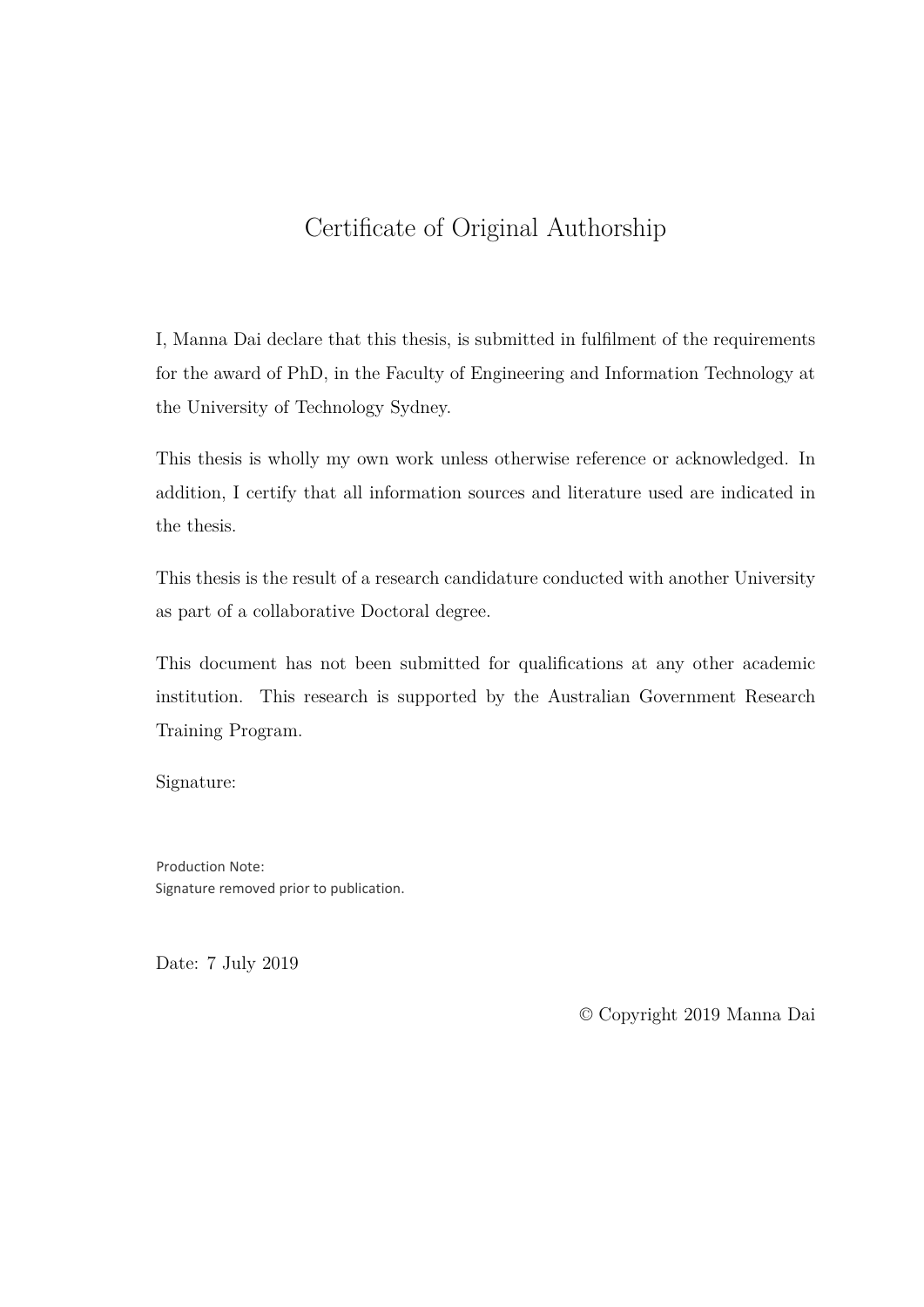#### ABSTRACT

Research on Object Tracking Technology for Orderless and Blurred Movement under Complex Scenes

by

Manna Dai

Visual tracking is widely found in anomaly behaviour detection, self-driving, virtual reality. Recent researches reported that classic methods, including the Tracking-Learning-Detection method, the Particle Filter and the mean shift, were surpassed by deep learning in accuracy and correlation fltering in speed. However, correlation fltering can be afected by boundary efects. The conventional correlation fltering fxes the size of its detection window. When its detection window only captures partial target images due to large and sudden scale variations, the correlation fltering fails to locate the tracked target. When the target is undergoing violent shaking, motion blurs and orderless movements appear along with it. The conventional correlation fltering locks itself in the previous position of the target, and hence, the target is out of the sight of the correlation fltering. In this case, the correlation fltering drifts or fails to track. Therefore, this thesis topic is to track single-objects under complex scenes with attributes of motion blurs, orderless motions and scale variations. The main research innovation is listed as follows.

(1) An approach for searching orderless movements is designed in a generativediscriminative tracking model. To address the uncertain orderless movements, a coarse-to-fne tracking framework is adopted. A spatio-temporal correlation is learned for the detection in the subsequent frames. Experiments are conducted on public databases with orderless motion attributes to validate the robustness of the proposed approach.

(2) A template matching method is proposed for tracking objects with motion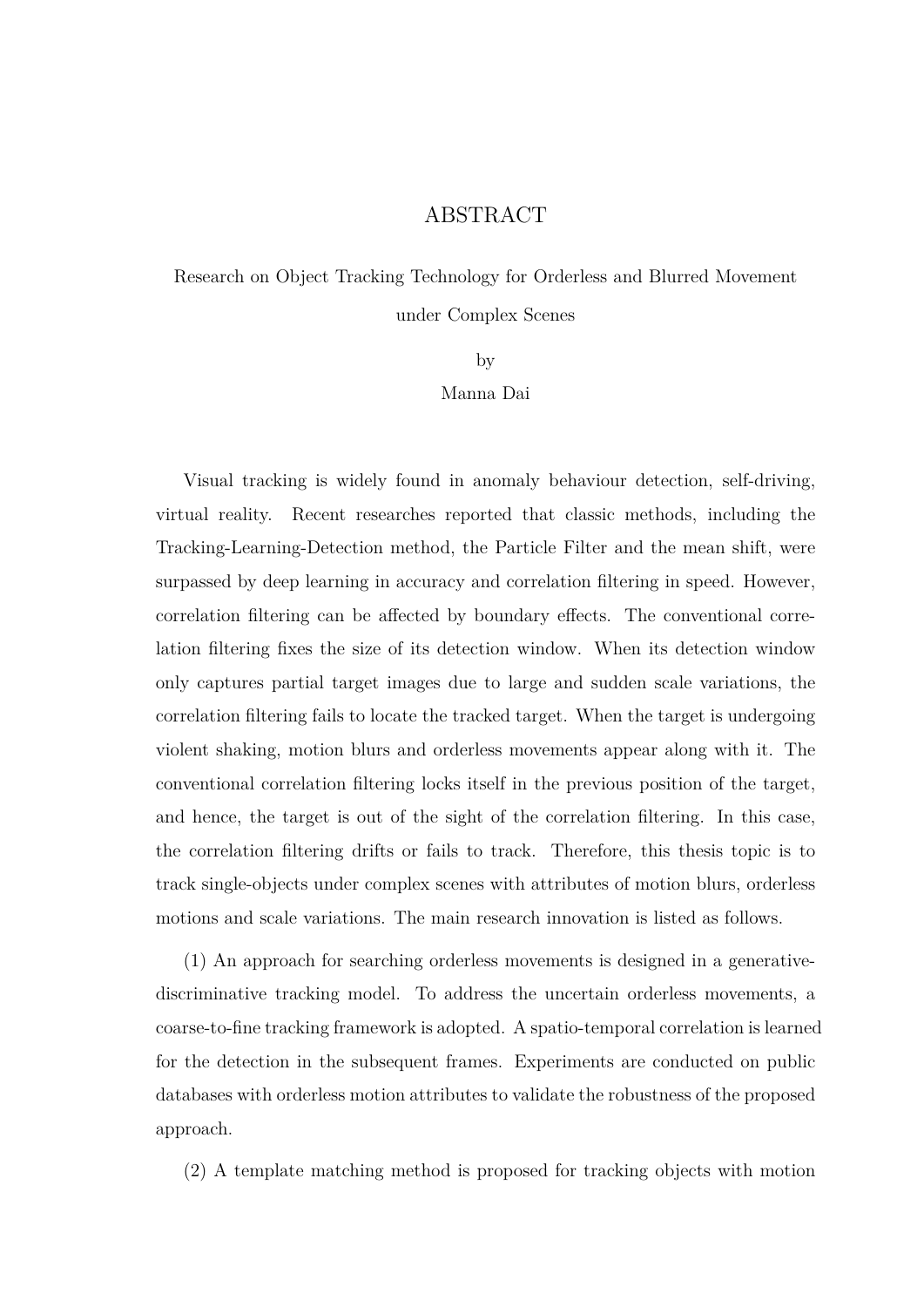blurs. An efective target motion model is designed to provide supplementary appearance features. A robust similarity measure is proposed to address the outliers caused by motion blurs. Our approach outperforms other approaches in a public benchmark database with motion blurs.

(3) An ensemble framework is designed to tackle scale variations. The scale of a target is estimated based on the Gaussian Particle Filtering. A high-confdence strategy is used to validate the reliability of tracking results. Our approach with hand-crafted or CNN features outperforms the methods based on correlation fltering and deep learning in databases with scale variations.

To sum up, this thesis addresses boundary efects, model drifts, fxed search windows and easily interfered hand-crafted features of objects. Diferent trackers are proposed for tracking single-objects with orderless movements, motion blurs and scale variations. As future work, our methods can be extended to using a neural network to further improve single-object tracking models.

Dissertation directed by Professors Xiangjian He, Dadong Wang and Shuying Cheng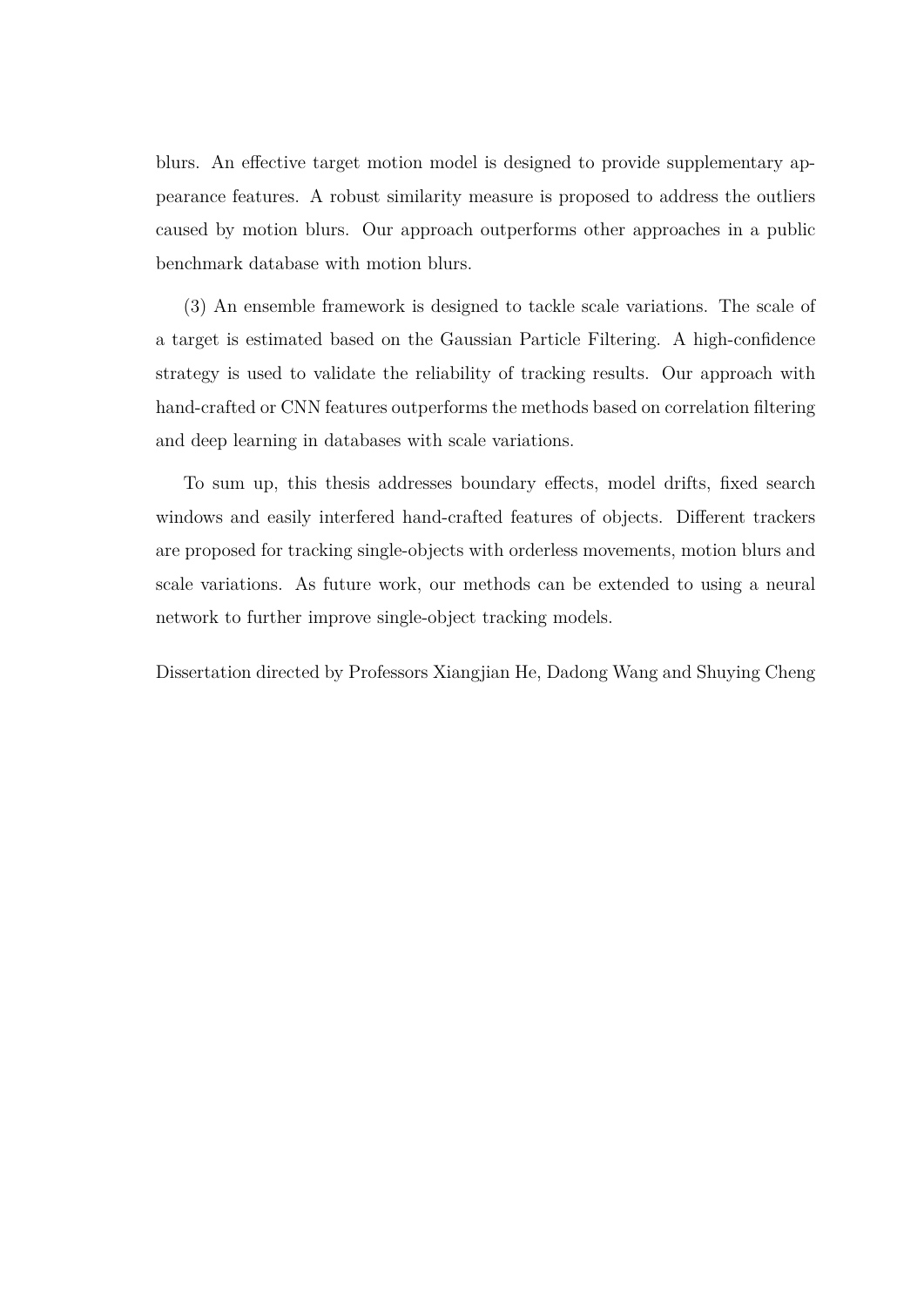# Statement Indicating the Format of Thesis

The format of this thesis is Conventional thesis.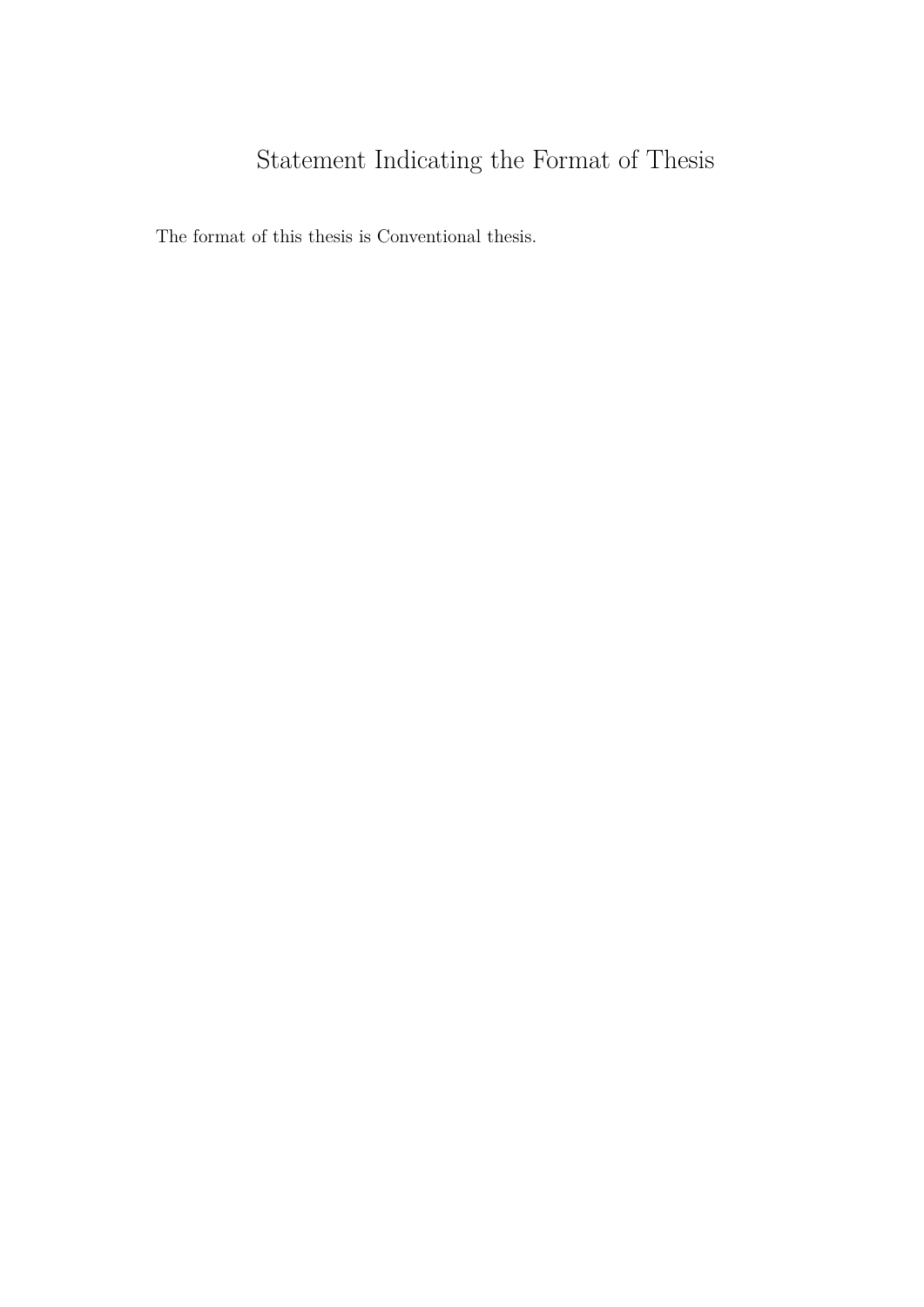## Dedication

I would like to dedicate this thesis to my husband, Gao Xiao. I want to thank him for being so patient with me and supportive through the these years of my study for the PhD degree. His love and wisdom have enabled me to face up to any difficulties and make me be the person who I am today. I would also like to thank my parents, Jingjuan Kang and Dexing Dai, for all of the fnancial support and encouragement throughout these years of my study abroad. All great wishes to you.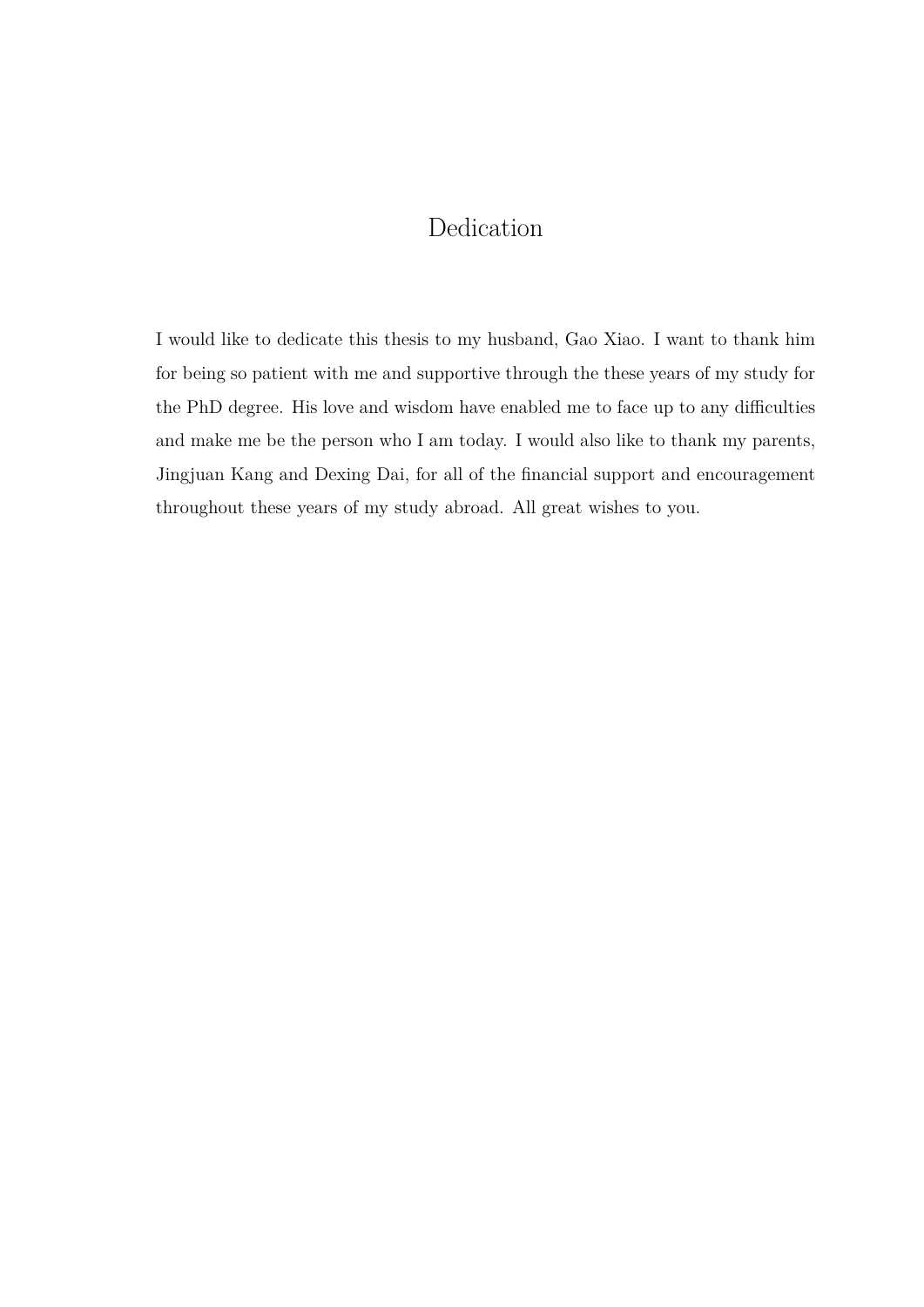### Acknowledgements

I am very grateful for my principal supervisor Professor Xiangjian He in the University of Technology Sydney (UTS) and co-supervisor Professor Dadong Wang in Data61, CSIRO. They have given me great support and help not only in my study bust also in my life. I thank Professor He for helping me receive a UTS IRS Scholarship to fully cover my tuition fees and providing me Top-Up Scholarships from his research grants on several occasions. I thank Professor Wang for helping me receive a Data61 Top-Up Scholarship. I thank Professors He and Wang for enriching my academic experience.

I would also like to thank Prof Shuying Cheng, my supervisor in my home university - Fuzhou University, for sending me to UTS for this collaborative PhD degree.

Thank all students in the Computer Vision and Pattern Recognition Laboratory of UTS for having given me pleasant memories.

Thank my parents and my husband for supporting and encouraging me to pursue my PhD degree and keeping me going in the academic career.

Thanks all others who have helped me although I have not mentioned above!

Manna Dai Sydney, Australia, July 2019.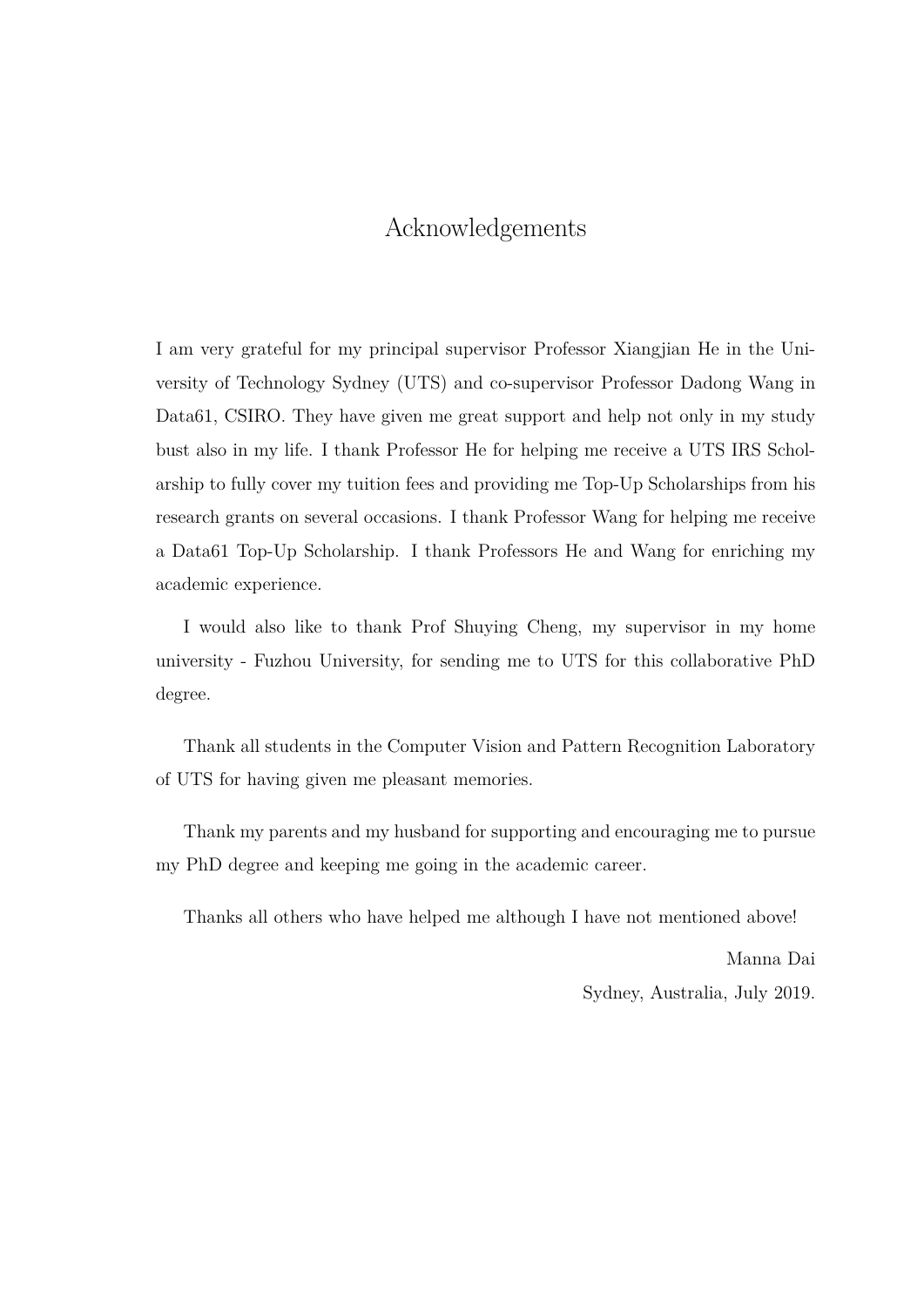## List of Publications

#### Journal Papers

- J-1. Manna Dai, Shuying Cheng\*, Xiangjian He\*. "Hybrid generative-discriminative hash tracking with spatio-temporal contextual cues", Neural Computing and Applications, vol. 29, no. 2, pp. 389-399, 2018. (SCI, ERA B, JCR IF 4.664)
- J-2. Manna Dai, Shuying Cheng\*, Xiangjian He\*, Dadong Wang. "Object tracking in the presence of shaking motions", Neural Computing and Applications, pp.1-18, 2018. (SCI, ERA B, JCR IF 4.664)
- J-3. Manna Dai, Gao Xiao, Shuying Cheng\*, Dadong Wang\*, Xiangjian He\*. "Structural Correlation Filters Combined with A Gaussian Pa rticleFilter for Hierarchical Visual Tracking", Neurocomputing. (Under Review, SCI, ERA B, JCR IF 4.072)

#### Conference Papers

C-1. Manna Dai, Peijie Lin, Lijun Wu, Zhicong Chen, Songlin Lai, Jie Zhang, Shuying Cheng\*, Xiangjian He. "Orderless and Blurred Visual Tracking via Spatio-temporal Context". International Conference on Multimedia Modeling, MMM 2015, pp. 25-36, 2015. (EI)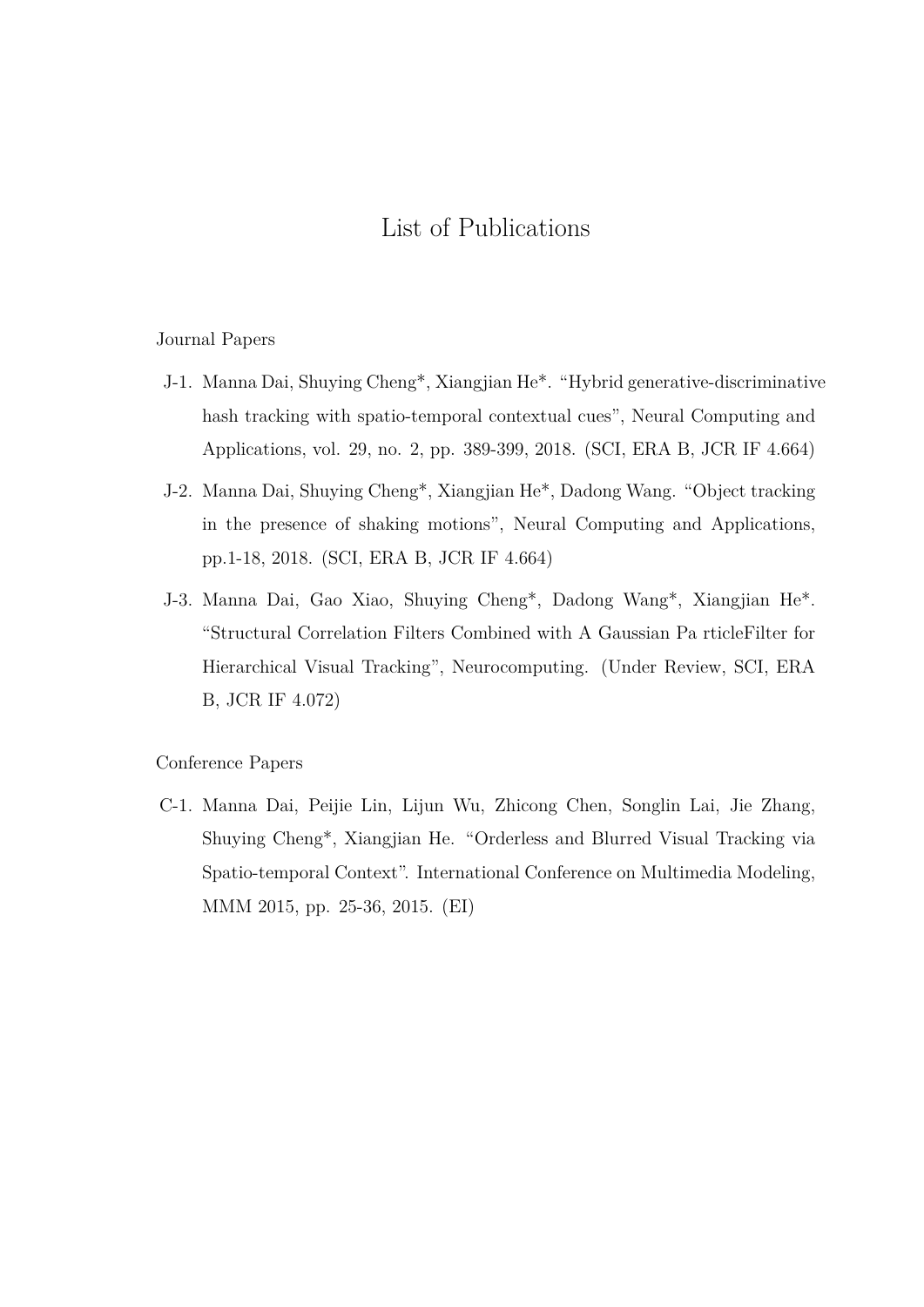## Contents

|              | Certificate                                              | $\overline{\mathbf{u}}$ |
|--------------|----------------------------------------------------------|-------------------------|
|              | Abstract                                                 | iii                     |
|              | Dedication                                               | vi                      |
|              | Acknowledgments                                          | vii                     |
|              | List of Publications                                     | viii                    |
|              | List of Figures                                          | xiii                    |
|              | List of Tables                                           | XX                      |
|              | Abbreviation                                             | xxiv                    |
|              | Notation                                                 | xxvi                    |
| $\mathbf{1}$ | Introduction                                             | $\mathbf{1}$            |
|              | 1.1                                                      | $\mathbf{1}$            |
|              | Review of Single-Object Tracking Methods<br>1.2          | $\overline{2}$          |
|              | Generative Tracking Methods<br>1.2.1                     | 3                       |
|              | 1.2.2<br>Discriminative Tracking Methods                 | $\overline{5}$          |
|              | Mixed Tracking Methods<br>1.2.3                          | 6                       |
|              | Research Difficulties of Single-Object Tracking<br>1.2.4 | 8                       |
|              | Technical Route of Single-Object Tracking Methods<br>1.3 | 12                      |
|              | Evaluation of Single-Object Tracking Methods<br>1.4      | 13                      |
|              | 1.5                                                      | 17                      |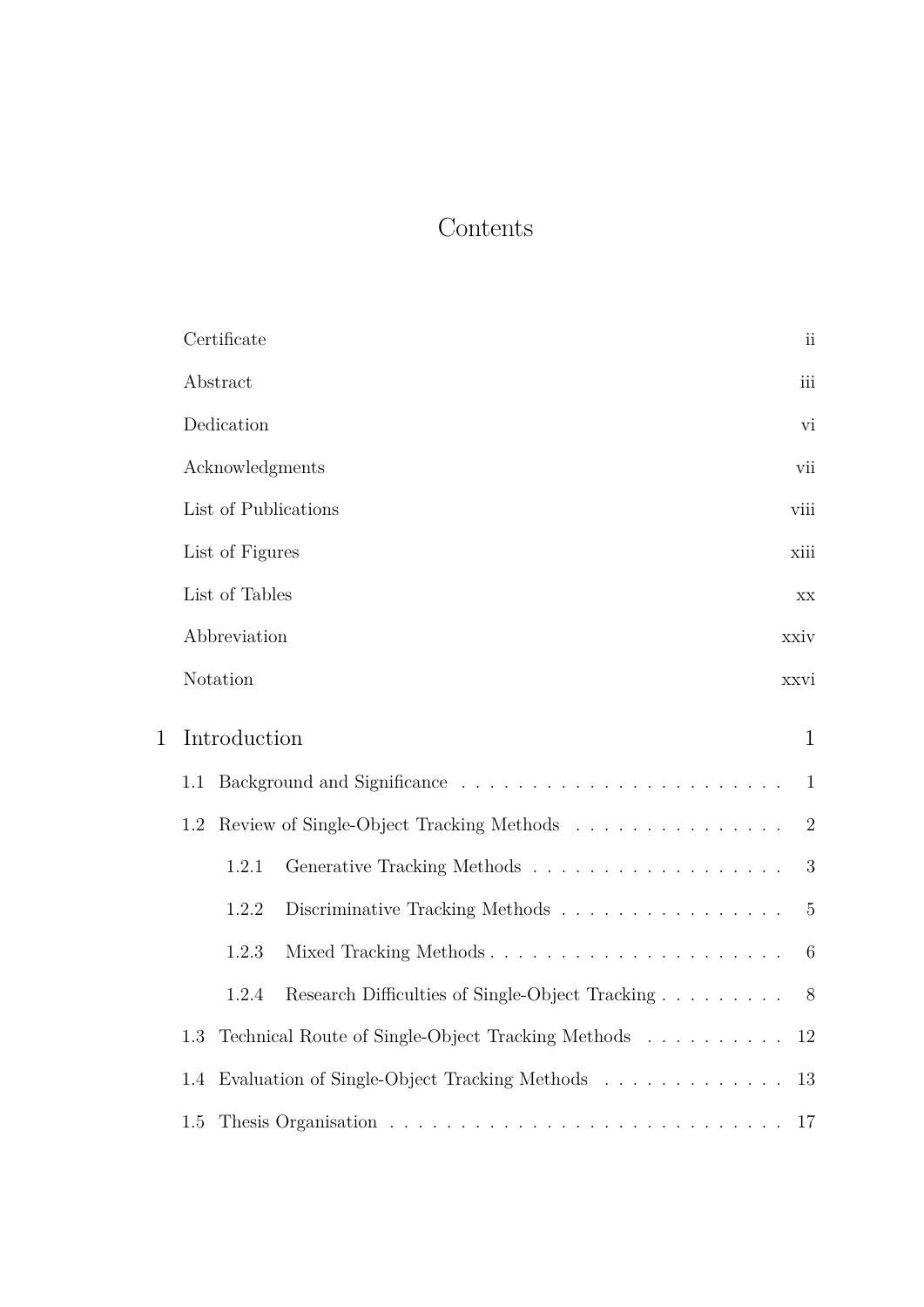| $\overline{2}$ |     |           | Research on Single-Object Tracking in the Presence of Orderless |    |
|----------------|-----|-----------|-----------------------------------------------------------------|----|
|                |     | Movement  |                                                                 | 19 |
|                |     |           |                                                                 | 19 |
|                | 2.2 |           |                                                                 |    |
|                |     | 2.2.1     | Average Hash Method Based on Low-Frequency Image                |    |
|                |     | 2.2.2     | Classical Tracking Methods Based on Particle Filtering 22       |    |
|                |     | 2.2.3     | Tracker Based on Spatio-Temporal Context 23                     |    |
|                |     | 2.2.4     | HGDHT Tracking Framework Based on Bayesian Theory               | 25 |
|                | 2.3 |           |                                                                 | 30 |
|                |     | 2.3.1     | Experimental Setting for Parameters 31                          |    |
|                |     | 2.3.2     |                                                                 | 33 |
|                |     | 2.3.3     |                                                                 |    |
|                |     |           |                                                                 |    |
| 3              |     |           | Research on Single-Object Tracking under the Scenario of Mo-    |    |
|                |     | tion Blur |                                                                 | 41 |
|                |     |           |                                                                 |    |
|                | 3.2 |           |                                                                 | 43 |
|                |     | 3.2.1     | Template-Matching Tracking Method Based on Motion Model         | 43 |
|                |     | 3.2.2     | Sampling Strategy Based on Motion Model                         | 44 |
|                |     | 3.2.3     | Double-Template Strategy Based on Online Updating               | 46 |
|                |     | 3.2.4     | Similarity Measure Based on a Gaussian-Uniform Kernel           | 47 |
|                |     | 3.2.5     | Tracking Optimisation Based on Prior Probability Updating.      | 50 |
|                |     | 3.2.6     | Framework of the Proposed Method 52                             |    |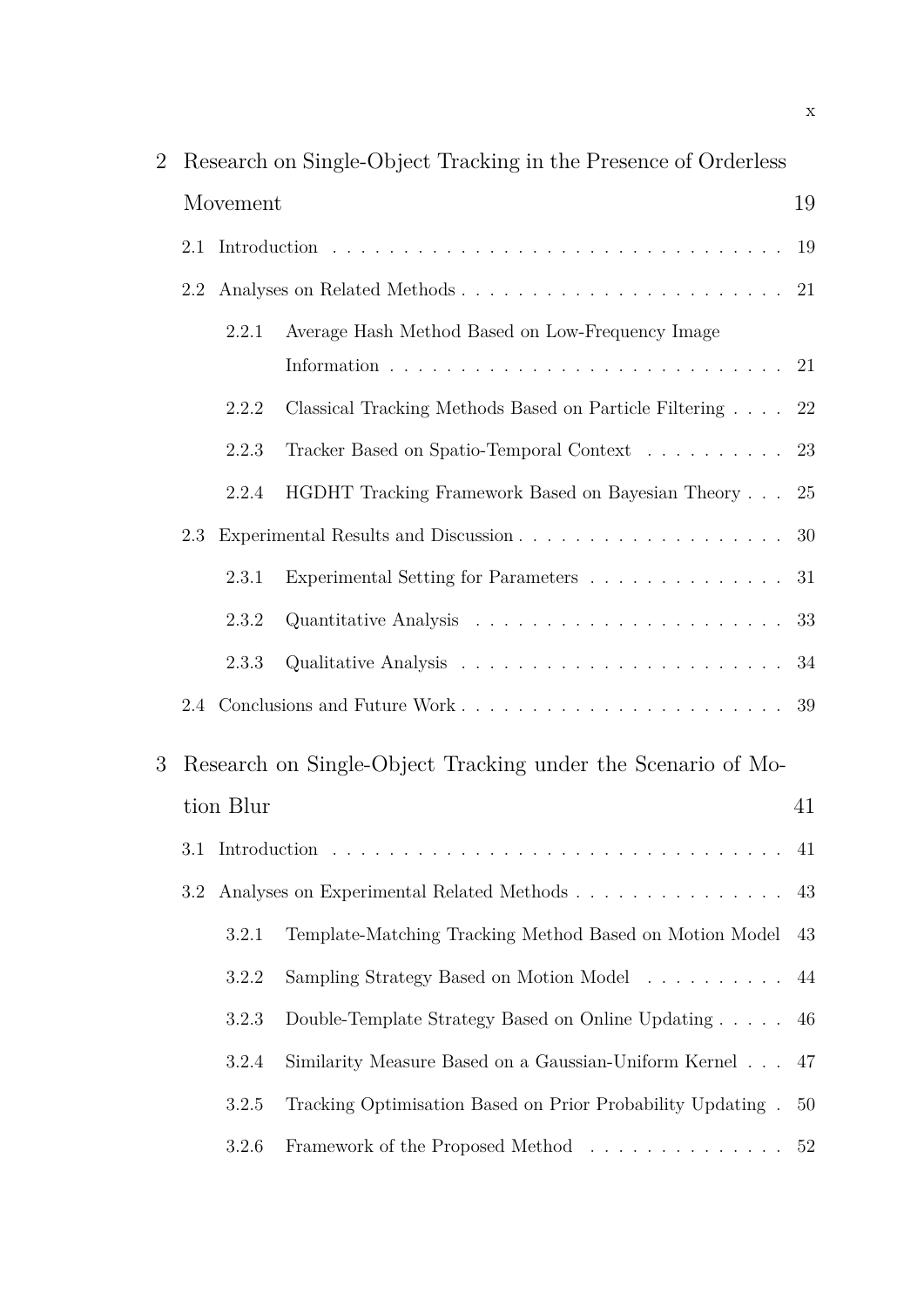|   | 3.3 |           |                                                                 |    |
|---|-----|-----------|-----------------------------------------------------------------|----|
|   |     | 3.3.1     | Experimental Environment and Parameter Settings                 | 55 |
|   |     | 3.3.2     | Tracking Evaluation in Scenarios of Motion Blur $\ldots \ldots$ | 57 |
|   |     | 3.3.3     | Evaluation of Key Parts of SMT                                  | 65 |
|   |     | 3.3.4     | Analysis of Experimental Results of Complete Databases 70       |    |
|   |     |           |                                                                 |    |
| 4 |     |           | Research on Single-Object Tracking under the Scenario of Scale  |    |
|   |     | Variation |                                                                 | 77 |
|   | 4.1 |           |                                                                 | 77 |
|   | 4.2 |           |                                                                 | 79 |
|   |     | 4.2.1     |                                                                 | 79 |
|   |     | 4.2.2     |                                                                 |    |
|   |     | 4.2.3     |                                                                 | 81 |
|   | 4.3 |           | Tracking Method Based on Correlation Filters and the Gaussian   |    |
|   |     |           |                                                                 |    |
|   |     | 4.3.1     | Weak Classifiers Based on Structural Correlation Filters        | 82 |
|   |     | 4.3.2     | Strong Classification via a Homogeneous Ensemble Layer 85       |    |
|   |     | 4.3.3     | Gaussian Particle Filter Using CNN Features 87                  |    |
|   |     | 4.3.4     |                                                                 |    |
|   | 4.4 |           |                                                                 | 91 |
|   |     | 4.4.1     |                                                                 |    |
|   |     | 4.4.2     |                                                                 |    |
|   |     | 4.4.3     |                                                                 |    |
|   | 4.5 |           |                                                                 |    |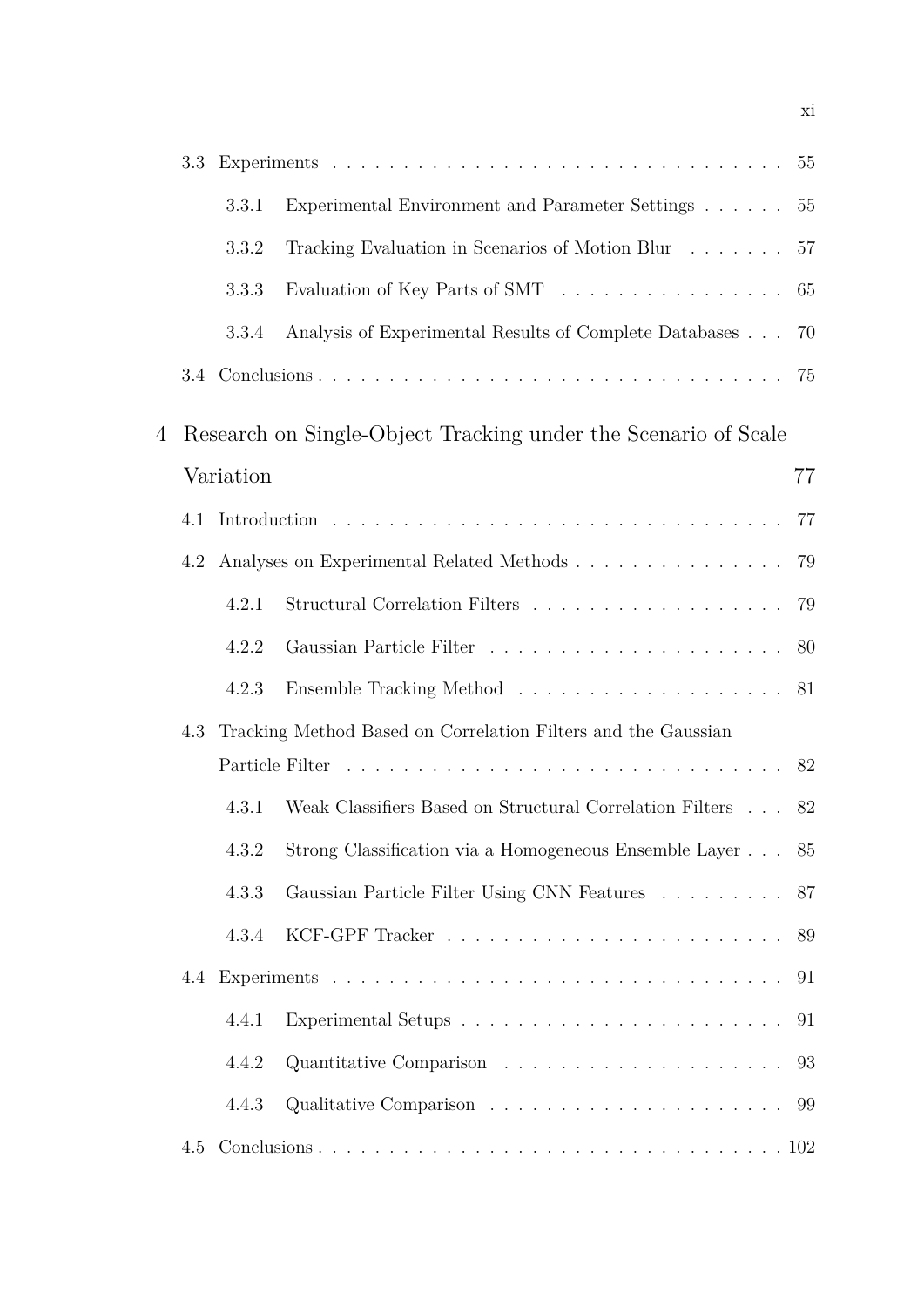| 5 |     |              | Research on Single-Object Tracking under the Scenario of Or- |     |
|---|-----|--------------|--------------------------------------------------------------|-----|
|   |     |              | derless Motion and Motion Blur                               | 104 |
|   | 5.1 |              |                                                              |     |
|   | 5.2 |              | Analyses on Experimental Related Methods 106                 |     |
|   |     | 5.2.1        |                                                              |     |
|   |     | 5.2.2        | Similarity Based on Euclidean Distance 107                   |     |
|   |     | 5.2.3        | Construction of Spatio-Temporal Context 109                  |     |
|   |     | 5.2.4        | Flowchart of the Designed Tracker 110                        |     |
|   | 5.3 |              |                                                              |     |
|   |     | 5.3.1        |                                                              |     |
|   |     | 5.3.2        |                                                              |     |
|   |     | 5.3.3        |                                                              |     |
|   | 5.4 |              |                                                              |     |
| 6 |     |              | Conclusions and Prospects                                    | 119 |
|   | 6.1 |              |                                                              |     |
|   | 6.2 |              |                                                              |     |
|   | 6.3 |              |                                                              |     |
|   |     | Bibliography |                                                              | 125 |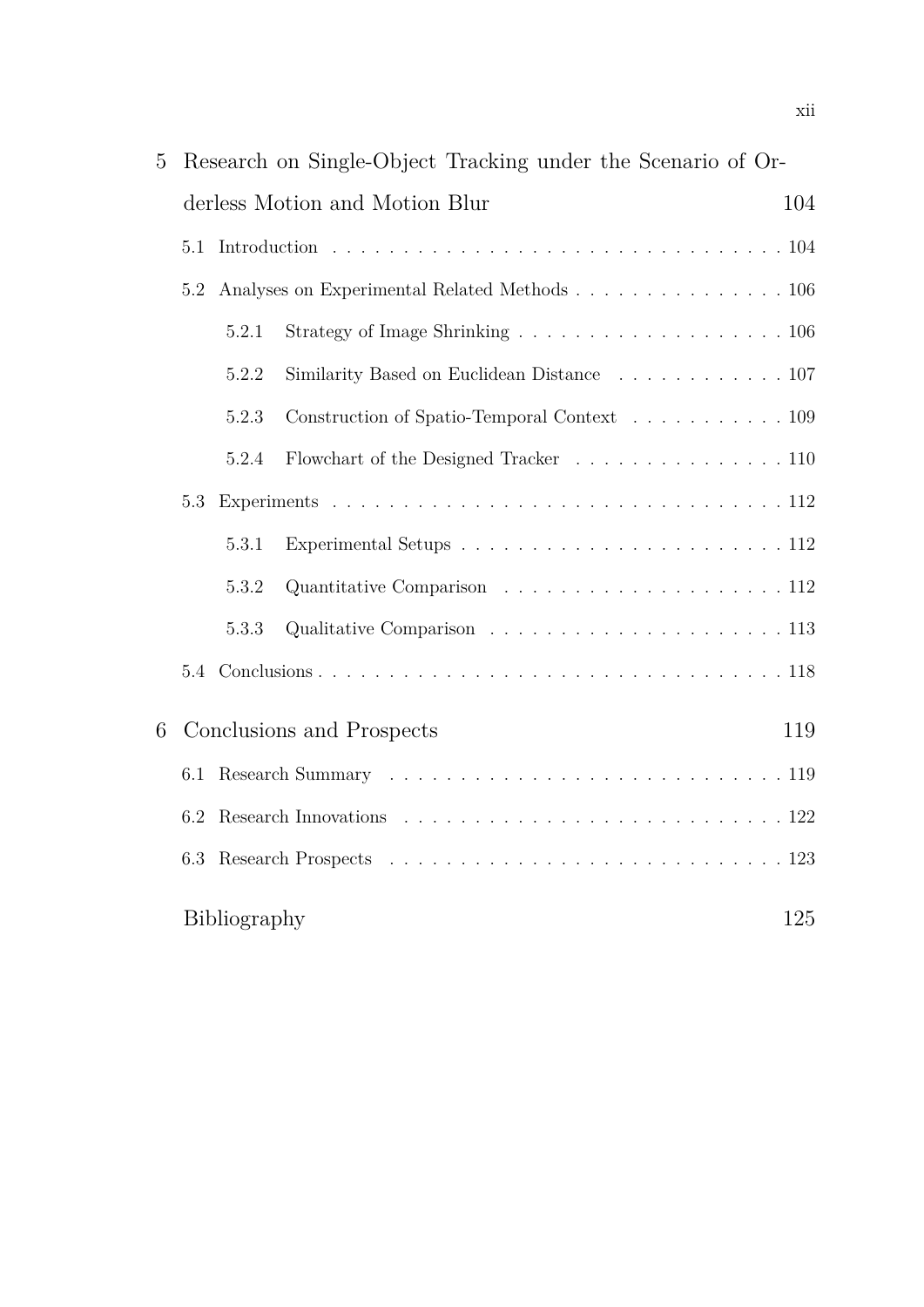# List of Figures

| 1.1     |                                                                                                   | - 9    |
|---------|---------------------------------------------------------------------------------------------------|--------|
| 1.2     |                                                                                                   | 14     |
| 1.3     | A schematic diagram of qualitative analysis. Results of different                                 |        |
|         | trackers are represented by bounding boxes with different colours                                 | 14     |
| 1.4     | The main contents and the organisational structure of this thesis                                 | 18     |
|         |                                                                                                   |        |
| 2.1     | The flowchart of STC method. $\dots \dots \dots \dots \dots \dots \dots \dots \dots$              | 23     |
| 2.2     | The flowchart of the generative part of HGDHT. $\dots \dots \dots$                                | 26     |
| 2.3     | The flowchart of the discriminative part of HGDHT. $\dots \dots \dots$                            | 27     |
| 2.4     | The means of average CLE plots of all tested sequences with various                               |        |
|         |                                                                                                   | $32\,$ |
| $2.5\,$ | The means of average DP plots of all tested sequences with various                                |        |
|         |                                                                                                   | 33     |
| 2.6     | The means of average DP plots of all tested sequences with various                                |        |
|         |                                                                                                   | 34     |
| 2.7     | The error plots of all tested sequences for different tracking methods.                           | $37\,$ |
| 2.8     | The comparison of our approach with state-of-the-art trackers on                                  |        |
|         | videos Bike, Body, Car<br>2 and Car<br>4. $\dots \dots \dots \dots \dots \dots \dots \dots \dots$ | 39     |
| 2.9     | The comparison of our approach with state-of-the-art trackers on                                  |        |
|         | videos David, Deer, Face and Shaking.                                                             | 40     |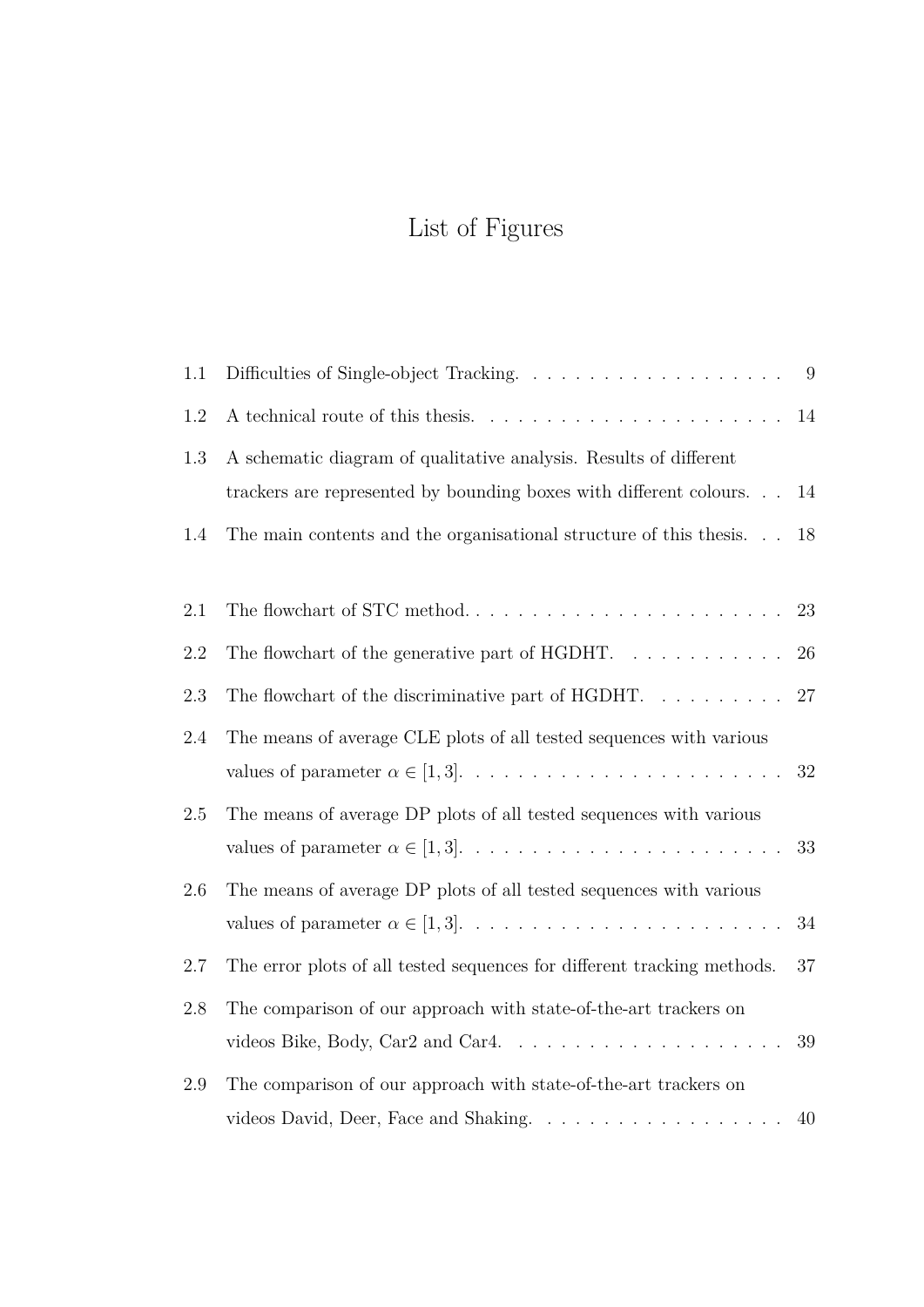| $3.1\,$ | The search scope definition and the acquirement of the centre                                   |        |
|---------|-------------------------------------------------------------------------------------------------|--------|
|         | locations of candidate patches in the $(t + 1)$ -th frame. The blue box                         |        |
|         | denotes the object in the $(t-1)$ -th frame and the purple box                                  |        |
|         | denotes an object in the t-th frame. Then, we get the                                           |        |
|         | decomposition values $\mathbf{x}_t^{(1)}$ and $\mathbf{x}_t^{(2)}$ and lengthen them a times in |        |
|         | order to obtain our search scope in the $(t + 1)$ -th frame. The right                          |        |
|         | chart shows that the search scope is segmented into equal blocks                                |        |
|         | and each point represents the centre of a candidate patch. The                                  |        |
|         |                                                                                                 | 45     |
| 3.2     |                                                                                                 | 46     |
| 3.3     | The effect of outliers. The sequence Clifbar contains the outlier                               |        |
|         |                                                                                                 | 47     |
| 3.4     | The illustration of the used Uniform kernel and the used Gaussian                               |        |
|         |                                                                                                 | 48     |
| 3.5     | The illustration of the prior probability model of context                                      | $52\,$ |
| 3.6     | The flowchart of the SMT method. $\ldots \ldots \ldots \ldots \ldots \ldots \ldots$             | 54     |
| 3.7     | Average DP and average OP of SMT with different $\theta.$                                       | 57     |
| 3.8     | Average DP, average OP and average FPS of SMT with different a                                  | 57     |
| 3.9     | Average DP, average OP and average FPS of SMT with different d                                  | 58     |
|         | 3.10 Average DP and average OP of SMT with different $\kappa$                                   | 58     |
|         | 3.11 Average DP and average OP of SMT with different $\alpha$                                   | 60     |
|         | 3.12 Comparison results based on precision plot for all 20 evaluated                            |        |
|         | movies with motion blur in the OTB-50 database with location                                    |        |
|         | errors below a threshold $\rho$ in the range of [0, 50] (pixels). The mean                      |        |
|         | distance precision of each tracker is reported (colour figure online).                          | 62     |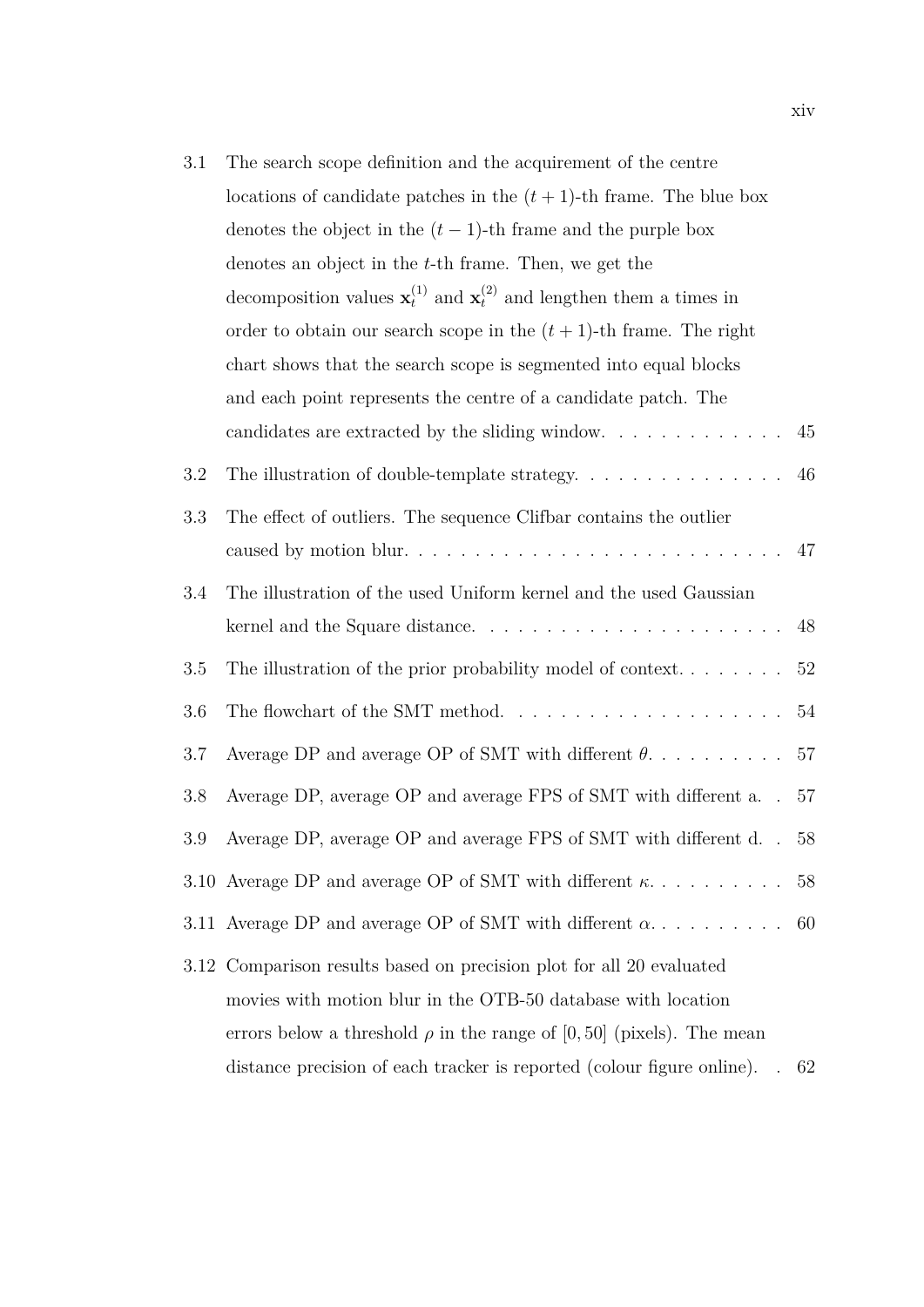|  | 3.13 Comparison results based on success plot for all 20 evaluated             |     |
|--|--------------------------------------------------------------------------------|-----|
|  | movies with motion blur in the OTB-50 database with overlap                    |     |
|  | percentages over a threshold $\eta$ in the range of [0, 1]. The mean           |     |
|  | overlap precision of each tracker is reported (colour figure online)           | -62 |
|  | 3.14 The partial tracking results of our tracker and 6 state-of-the-art        |     |
|  | trackers in sequences BlurBody, BlurCar2 and BlurFace from                     |     |
|  | OTB-50 database. Three sequences have motion blur attribute and                |     |
|  | also include other attributes, such as scale variation, deformation,           |     |
|  |                                                                                | 64  |
|  | 3.15 The comparison of the proposed approach with variations in                |     |
|  | sampling, templates and similarity measures with and without the               |     |
|  | update process tested on the 20 videos that have motion blur and               |     |
|  | are selected from the OTB-50 database. The figure of the success               |     |
|  | plot contains the mean overlap precision at a threshold q of 20                |     |
|  |                                                                                | -67 |
|  | 3.16 Precision plot for all 50 sequences in the OTB-50 database with           |     |
|  | location errors below a threshold in the range of $\rho \in [0, 50]$ (pixels). |     |
|  | The mean distance precision of each tracker is reported (colour                |     |
|  |                                                                                | 71  |
|  | 3.17 Success plot for all 50 evaluated sequences in the OTB-50 database        |     |
|  | with overlap percentages over a threshold in the range of $\eta \in [0,1]$ .   |     |
|  | The mean overlap precision of each tracker is reported (colour figure          |     |
|  |                                                                                |     |
|  | 3.18 Ranking plot for the experiment baseline in the VOT 2015                  |     |
|  | databases. The accuracy and robustness ranks are plotted along the             |     |
|  | vertical and horizontal axis, respectively. Our method (denoted by             |     |
|  | the green triangle) achieves superior results in the                           |     |
|  | accuracy-robustness experiments (colour figure online). 75                     |     |
|  |                                                                                |     |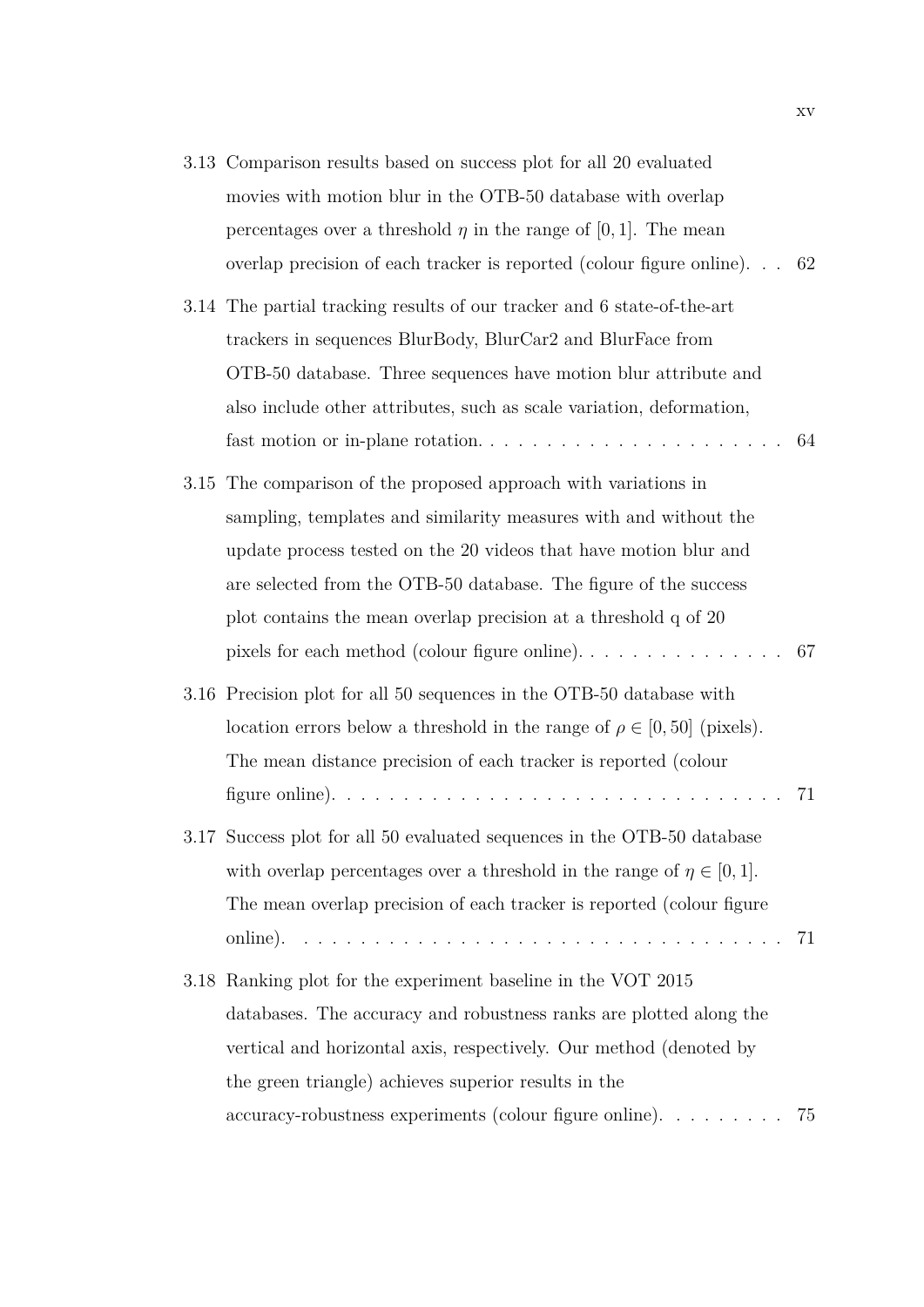| 4.1 | The diagram of computing the optical flow using the Lucas-Kanade                |    |
|-----|---------------------------------------------------------------------------------|----|
|     | method $(LK)$ [14] between two sequential images. The first column              |    |
|     | shows original full images at Frame 27 and Frame 28 from Sequence               |    |
|     | BlurBody in the OTB-2013 database [147]. The second column                      |    |
|     | denotes an x-axis difference image $I_x$ , a y-axis difference image $I_y$      |    |
|     | and a time-axis difference image $I_t$ . $I_x$ and $I_y$ are obtained using the |    |
|     | Scharr gradients on the input image. $I_t$ is obtained by computing             |    |
|     | the pixel value differences between two images. As shown in the                 |    |
|     | third column, these three output images of difference are employed              |    |
|     | to obtain an optical flow image at Frame 28 via the Least Square                |    |
|     |                                                                                 | 83 |
| 4.2 | The diagram of the homogeneous ensemble layer. A sample set is                  |    |
|     | generated via Eq. 4.6 and Eq. 4.7. Multiple Structural correlation              |    |
|     | filters are regarded as same-type weak classifiers, which are also              |    |
|     | called homogeneous base classifiers. Then, all weak classifiers are             |    |
|     | assembled as a strong classifier via a facile weighted sum strategy             |    |
|     | based on reliability estimation in Eq. 4.11. $\dots \dots \dots \dots \dots$    | 85 |
| 4.3 | The diagram of tracking using the Gaussian Particle Filter based on             |    |
|     | CNN features. The first column is an object in the last frame, and              |    |
|     | the second column denotes M Gaussian random samples with                        |    |
|     | different target locations and different target scales in the current           |    |
|     | frame. Then, CNN features are extracted from each sample by                     |    |
|     | using the pre-trained VGG-Net. Finally, a weighted sum strategy is              |    |
|     | employed to obtain the location and the scale of a target in the                |    |
|     | current frame                                                                   | 88 |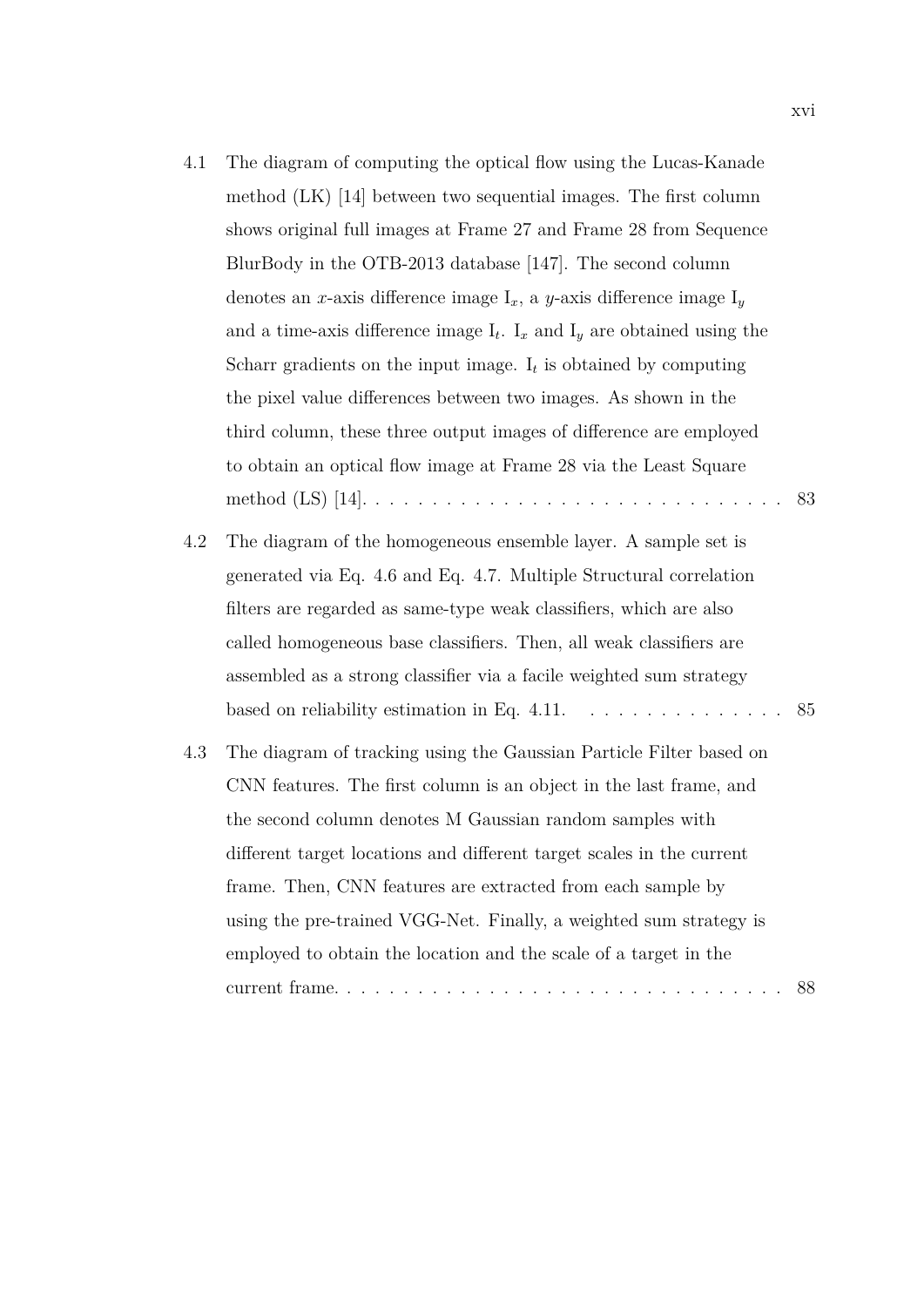- 4.4 The diagram of the architecture of the proposed KCF-GPF method. In the homogeneous ensemble layer, we execute motion detection using the LK optical fow method to fnd the potential locations of a target, generate weak classifers in this potential locations, and assemble the weak classifers to construct a strong classifer to obtain a target location. In the CNN-based GPF layer, samples are generated in the target location and CNN features are extracted from each sample via the pre-trained VGG-Net. The weight of each sample is measured. Samples with weights are combined to predict the final location and the scale of a target.  $\dots \dots \dots \dots \dots \dots$  . . . . . . . . . 89
- 4.5 Success plots over all 50 sequences using OPE evaluation in the OTB-2013 database. The evaluated trackers are LMCF, CFNet, CFN, CFN<sub>,</sub> CNT, BIT, SINT, SCT and KCF-GPF. All 11 tracking challenges include scale variation, out of view, out-of-plane rotation, low resolution, in-plane rotation, illumination, motion blur, background clutter, occlusion, deformation, and fast motion. The numbers in the legend indicate the average AUC scores for success plots. Our KCF-GPF method performs favourably against the state-of-the-art trackers. . . . . . . . . . . . . . . . . . . . . . . . . . 95
- 4.6 Success plots over all 50 sequences using OPE evaluation in the OTB-2013 database. The evaluated trackers are Staple, SiamFC, SRDCF, DSST, MEEM, KCF, TLD, Struck and KCF-GPF. All 11 tracking challenges include scale variation, out of view, out-of-plane rotation, low resolution, in-plane rotation, illumination, motion blur, background clutter, occlusion, deformation, and fast motion. The numbers in the legend indicate the average AUC scores for success plots. Our KCF-GPF method performs favourably against the state-of-the-art trackers. . . . . . . . . . . . . . . . . . . . . . . . 96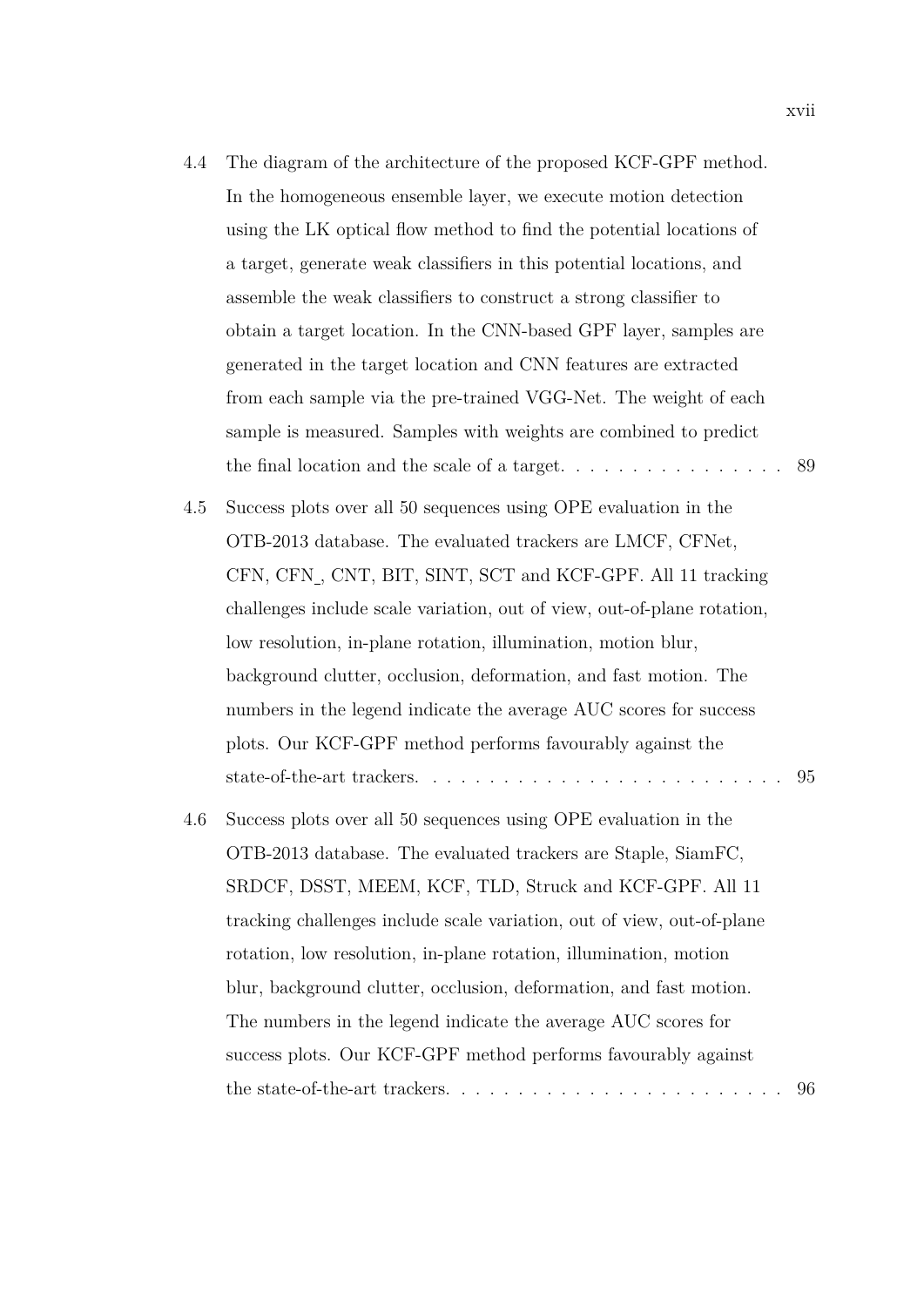| 4.7 | Precision and success plots over all 50 sequences using OPE                                  |  |
|-----|----------------------------------------------------------------------------------------------|--|
|     | evaluation in the OTB-2013 database. The numbers in the legend                               |  |
|     | indicate the average precision scores for precision plots and the                            |  |
|     | average AUC scores for success plots. Our KCF-GPF method                                     |  |
|     |                                                                                              |  |
| 4.8 | Success plots over all 100 sequences using OPE evaluation in the                             |  |
|     | OTB-2015 database. Our method performs favourably against the                                |  |
|     |                                                                                              |  |
| 4.9 | The comparisons of the proposed tracker with the state-of-the-art                            |  |
|     | trackers (SCT $[24]$ , CFNet $[133]$ , KCF $[57]$ , $[69]$ and Struck $[54]$ ) in            |  |
|     | our evaluation on 10 challenging sequences (from left to right and                           |  |
|     | top to down are Shaking, Lemming, Skating1, Subway, Singer2,                                 |  |
|     | Suv, Liquor, Woman, Soccer, Dog1, respectively). $\dots \dots \dots \dots \dots \dots \dots$ |  |

- 5.1 The fowchart of the proposed algorithm. A template and samples are shrunk into  $2 \times 2$  pixels. Euclidean Distance is used to compute similarity scores between a template and samples. A sample with the greatest score is regarded as a primary location, which is used to defne new detection scope in this frame. In this detection scope, a spatio-temporal context model is built up for obtaining the fnal location of a target. In each frame, the fnal location of a target is used to update a template used in the next frame. . . . . . . . . . . . 107 5.2 The comparison of our approach with state-of-the-art trackers in
- the challenging attributes of motion blur, fast motion, illumination change, scale variation, occlusions, rotation, background clutter, and pose variation. Especially our tracker can tackle motion blur and fast motion. . . . . . . . . . . . . . . . . . . . . . . . . . . . . . 115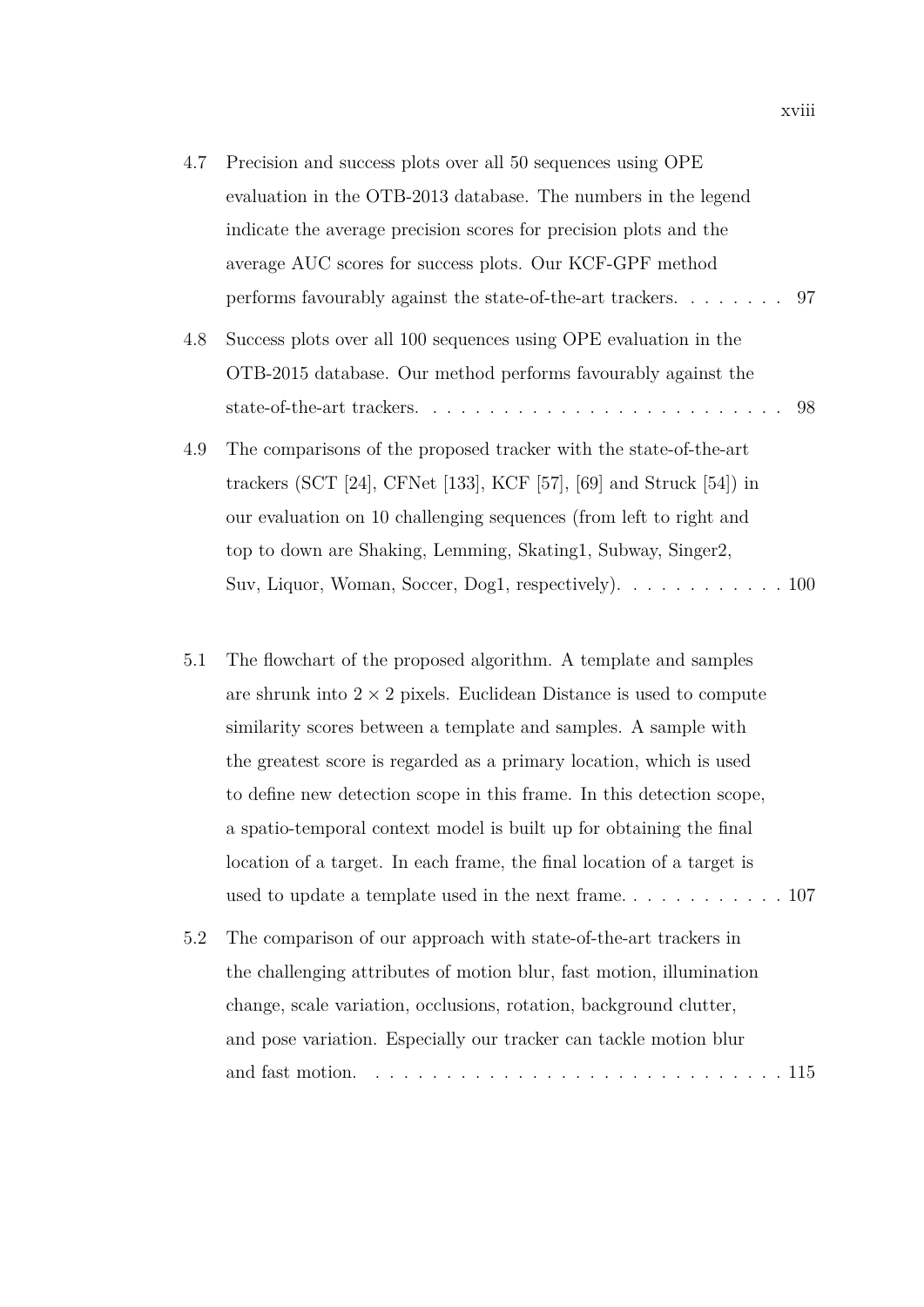| 5.3 The comparison of our approach with state-of-the-art trackers in |
|----------------------------------------------------------------------|
| challenging attributes of motion blur, fast motion, illumination     |
| change, scale variation, occlusions, rotation, background clutter,   |
| and pose variation. Especially our tracker can tackle motion blur    |
|                                                                      |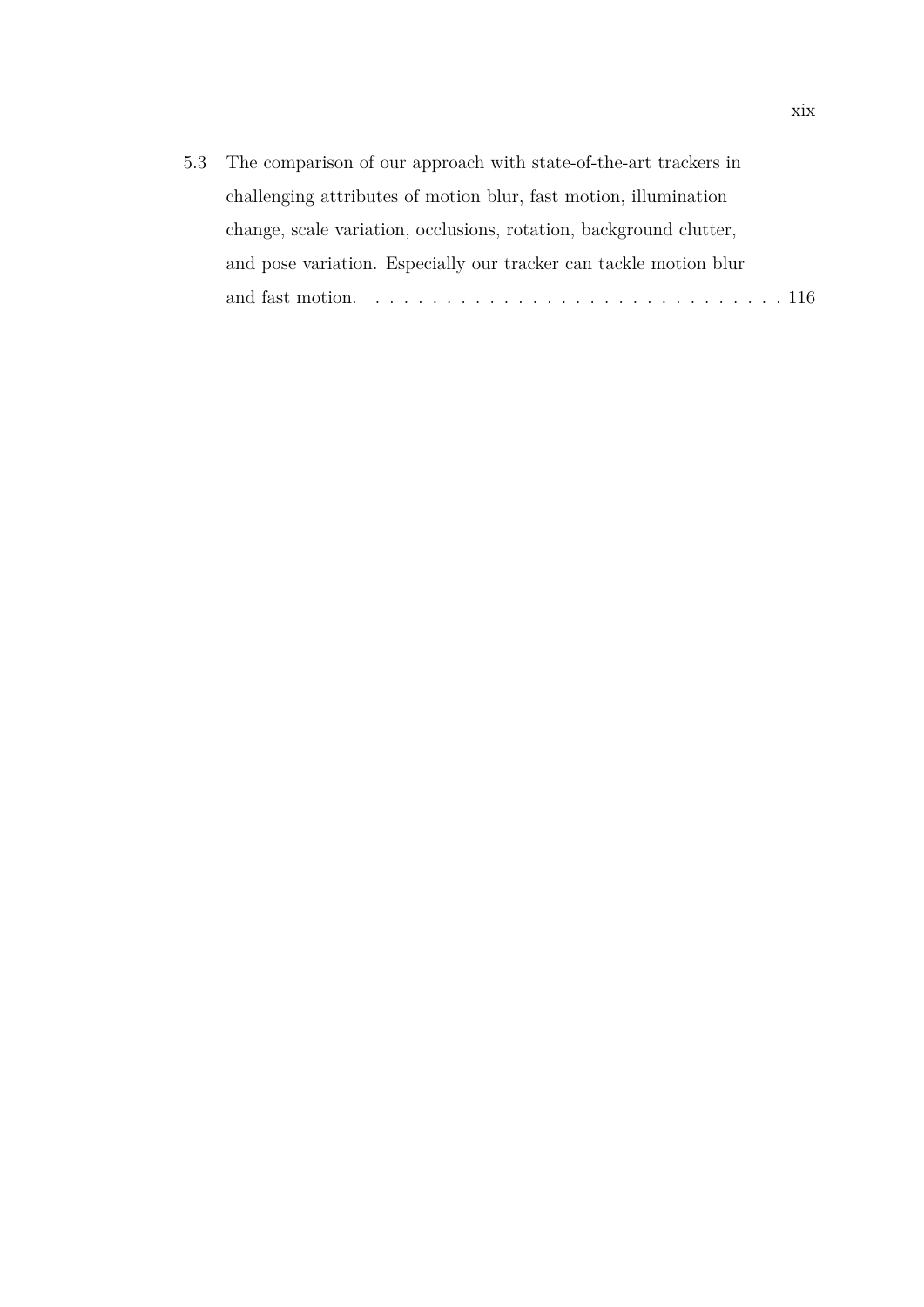# List of Tables

| 2.1 | Evaluated video sequences. $\sqrt{\ }$ denotes that the sequence contains  |    |
|-----|----------------------------------------------------------------------------|----|
|     | the corresponding challenge, and $\forall x$ implies that the challenge is |    |
|     |                                                                            | 31 |
| 2.2 | Centre location error (CLE) (in pixels). The best results are shown        |    |
|     | in red while the second and third ones are shown in blue and green         | 35 |
| 2.3 | Distance precision (DP) (in pixels). The best results are shown in         |    |
|     | red while the second and third ones are shown in blue and green            | 36 |
| 2.4 | Comparison with average frames per second (FPS). The best results          |    |
|     | are shown in red while the second and third ones are shown in blue         |    |
|     |                                                                            | 38 |
|     |                                                                            |    |
| 3.1 | The 11 tested sequences containing motion blur attribute. They are         |    |
|     | selected from the OTB-100 database. $\sqrt{\ }$ indicates that the         |    |
|     | corresponding sequence has the corresponding attribute, and $\forall x$    |    |
|     | implies that the corresponding sequence does not have the                  |    |
|     | corresponding attribute. SV, DEF, MB, FM, IPR, OPR, BC, IV,                |    |
|     | OV, OCC and LR represent the attributes of scale variation,                |    |
|     | deformation, motion blur, fast motion, in-plane rotation,                  |    |
|     | out-of-plane rotation, background clutters, illumination variation,        |    |
|     | out-of-view, occlusion and low resolution, respectively.                   | 56 |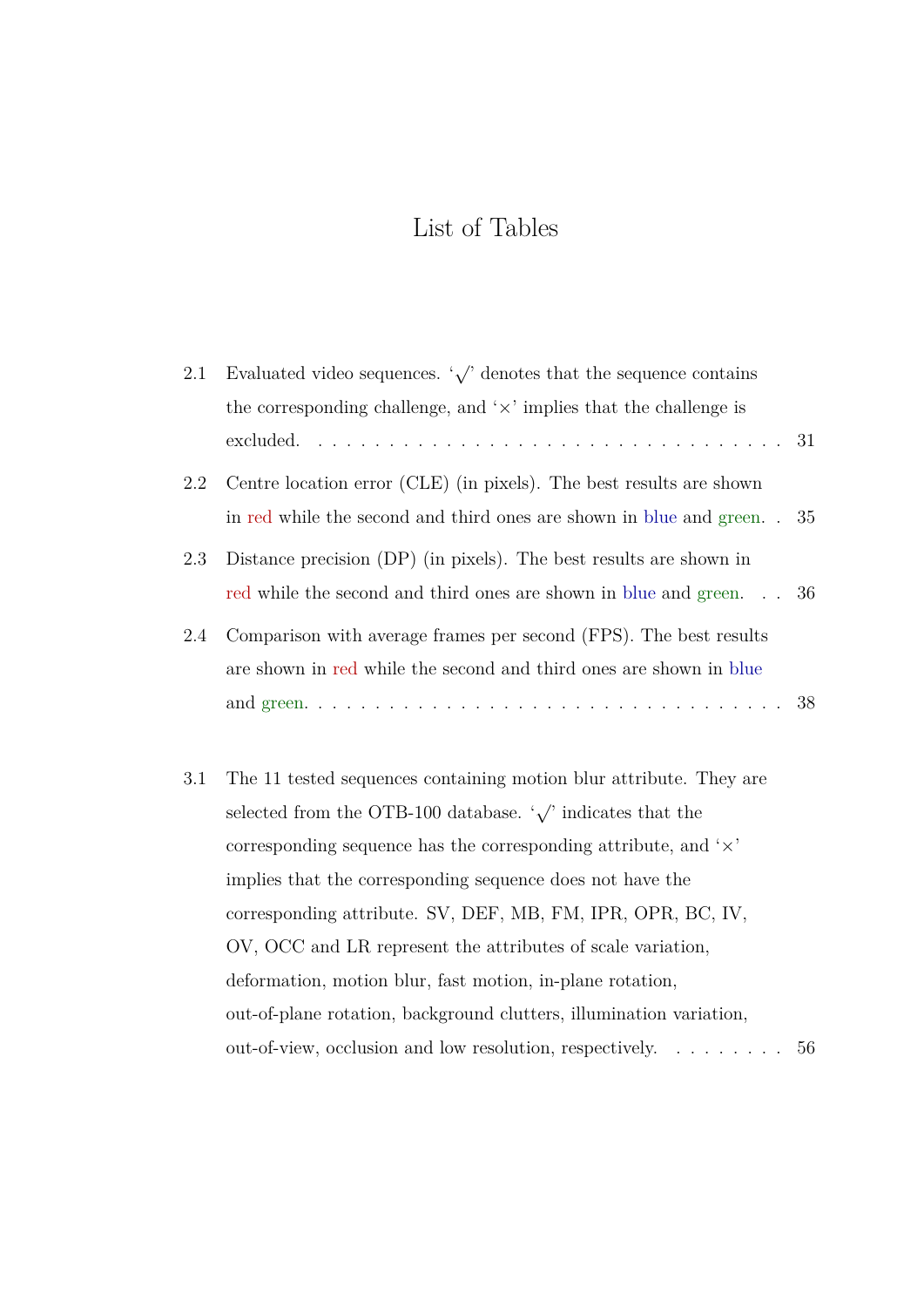- 3.2 The 20 video sequences that are selected from the OTB-50 database and have the attribute of motion blur.  $\sqrt{\ }$  indicates that the corresponding sequence has the corresponding challenge, and '*×*' implies that the corresponding sequence does not have the corresponding attribute. SV, DEF, MB, FM, IPR, OPR, BC, IV, OV, OCC and LR represent the attributes of scale variation, deformation, motion blur, fast motion, in-plane rotation, out-of-plane rotation, background clutters, illumination variation, out-of-view, occlusion and low resolution, respectively. . . . . . . . . 59
- 3.3 The quantitative comparison of our trackers with 12 state-of-the-art methods on 20 challenging sequences with motion blur attribute in the OTB-50 database. The results are reported in distance precision  $(DP)$   $(\%)$ . We also provide the average values of DP. Here, the DP values is set to a threshold  $\rho$  of 20 pixels (referring to [155]) and the OP values is set to a threshold  $\eta$  of 0.5 (referring to [155]). The best results are shown in red while the second and third ones are shown in blue and green, respectively. Note that the proposed approach achieves the best average performance in terms of average DP and average OP, and the second best in terms of FPS. . . . . . . . . . . . 61
- 3.4 The quantitative comparison of our trackers with 12 state-of-the-art methods on 20 challenging sequences with motion blur attribute in the OTB-50 database. The results are reported in distance precision (DP) (%). We also provide the average values of DP. Here, the DP values is set to a threshold  $\rho$  of 20 pixels (referring to [155]) and the OP values is set to a threshold  $\eta$  of 0.5 (referring to [155]). The best results are shown in red while the second and third ones are shown in blue and green, respectively. Note that the proposed approach achieves the best average performance in terms of average DP and average OP, and the second best in terms of FPS. . . . . . . . . . . . 61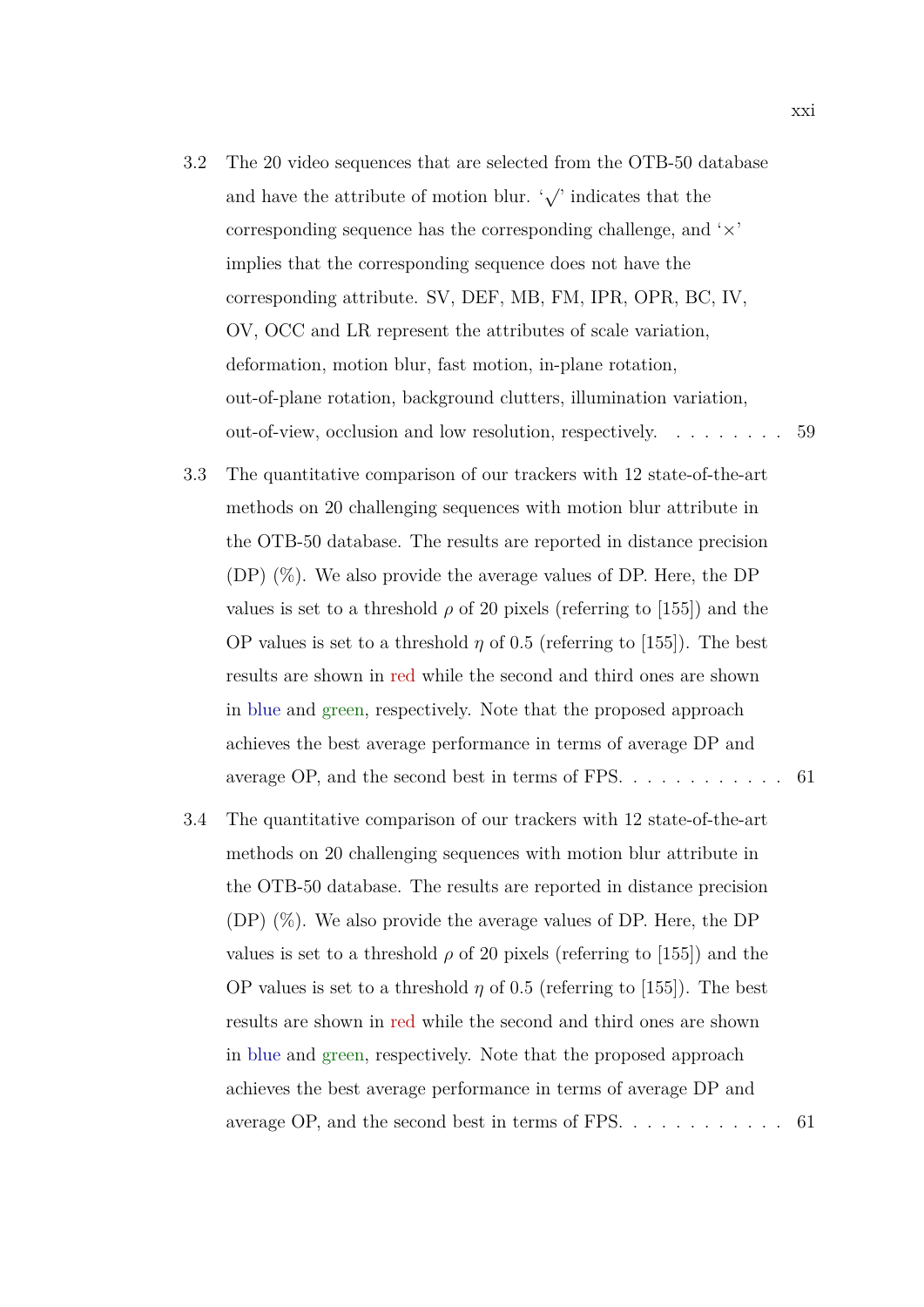- 3.5 The processing time (FPS) comparison between the WMIL sampling method and the proposed sampling method over the 20 videos with motion blur selected from the OTB-50 database. . . . . . 68
- 3.6 The processing time (FPS) comparison between the proposed approach with fve diferent templates including the proposed double-templates over the 20 videos with motion blur selected from the OTB-50 database. The best result is shown in red while the second and third ones are shown in blue and green, respectively. . . . 69
- 3.7 The comparison of our tracker with 12 state-of-the-art trackers on the whole OTB-50 database. The results are reported in terms of average overlap precision (OP)  $(\%)$ , average distance precision (DP)  $(\%)$  and frame-per-second (FPS). Here, DP values are obtained at a threshold q of 20 pixels and the OP values are obtained at a threshold g of 0*.*5. The best results are displayed in bold while the second and third best results are shown in italic and bold italic, respectively. The results of our tracker are among the top three. . . . 72
- 3.8 The comparison of our tracker with 12 state-of-the-art trackers on the whole OTB-50 database. The results are reported in terms of average overlap precision (OP) (%), average distance precision (DP)  $(\%)$  and frame-per-second (FPS). Here, DP values are obtained at a threshold q of 20 pixels and the OP values are obtained at a threshold g of 0*.*5. The best results are displayed in bold while the second and third best results are shown in italic and bold italic, respectively. The results of our tracker are among the top three. . . . 73 3.9 The comparison of our tracker with 12 state-of-the-art trackers on the whole OTB-50 database. . . . . . . . . . . . . . . . . . . . . . . . 74
- 4.1 The parameters of KCF-GPF . . . . . . . . . . . . . . . . . . . . . . 91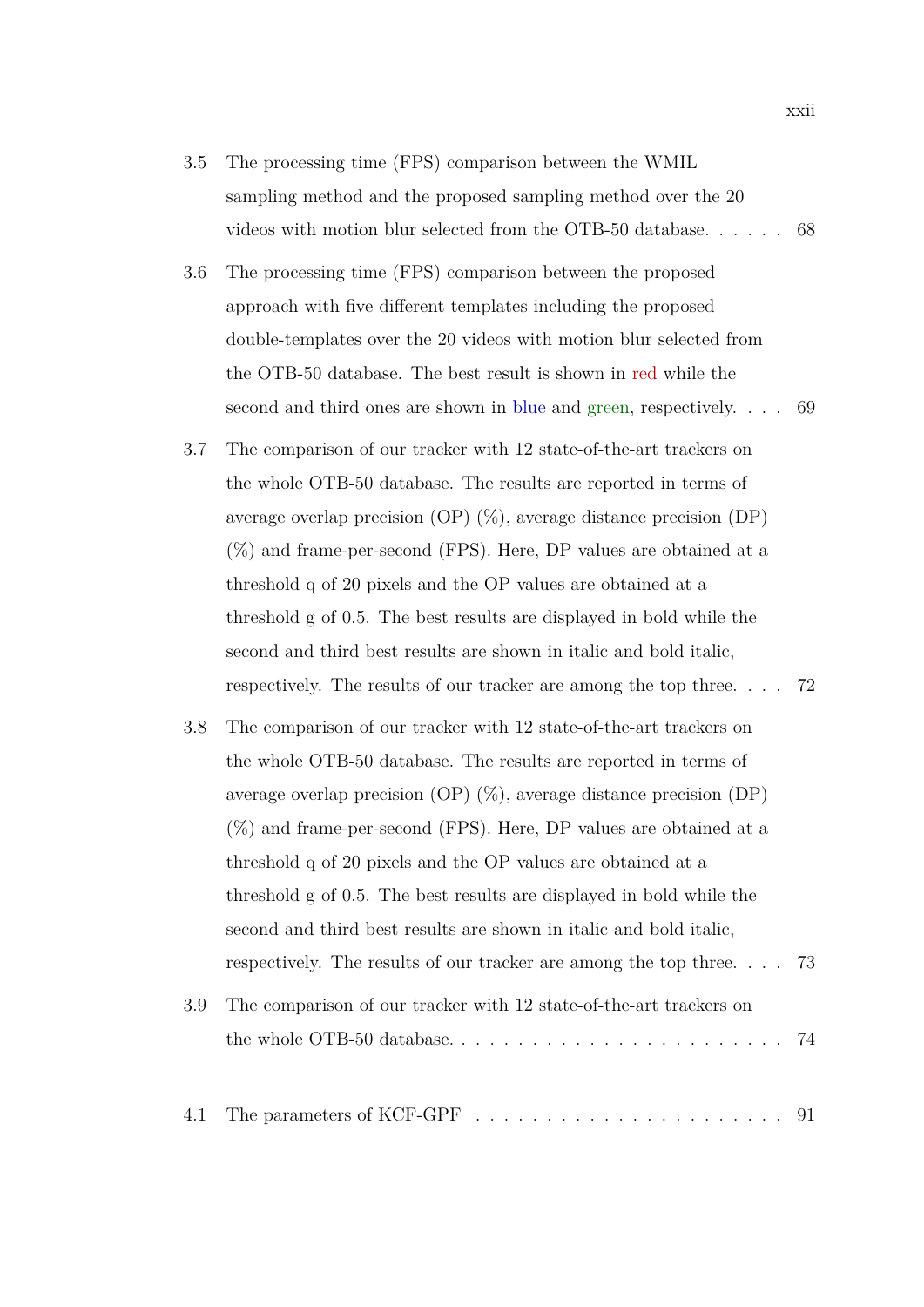| 4.2 | The tracking results of 17 evaluated trackers over all 50 sequences                     |
|-----|-----------------------------------------------------------------------------------------|
|     | using OPE evaluation in the OTB-2013. The entries in red denote                         |
|     | the best, while the ones in blue indicate the second best and the                       |
|     | ones in green represent the third best. $\ldots \ldots \ldots \ldots \ldots$<br>93      |
| 4.3 | The tracking results of 17 evaluated trackers over all 50 sequences                     |
|     | using OPE evaluation in the OTB-2013. The entries in red denote                         |
|     | the best, while the ones in blue indicate the second best and the                       |
|     | ones in green represent the third best. $\ldots \ldots \ldots \ldots \ldots$<br>93      |
| 4.4 | The tracking results of all 4 evaluated trackers over all 100                           |
|     | sequences using OPE evaluation in the OTB-2015. The entries in                          |
|     | red denote the best results and the ones in blue indicate the second                    |
|     | 99                                                                                      |
| 5.1 | Centre location error (CLE) (in pixels). The entries in red denote                      |
|     | the best, while the ones in blue indicate the second best and the                       |
|     |                                                                                         |
|     | ones in green represent the third best. $\ldots \ldots \ldots \ldots \ldots \ldots 113$ |
| 5.2 | The results of an average centre location error (CLE) (in pixels), an                   |
|     | average distance precision (DP) $(\%)$ , an average overlap precision                   |
|     | $(OP)$ $(\%)$ , and an average frames per second (FPS). The entries in                  |
|     | red denote the best, while the ones in blue indicate the second best                    |
|     |                                                                                         |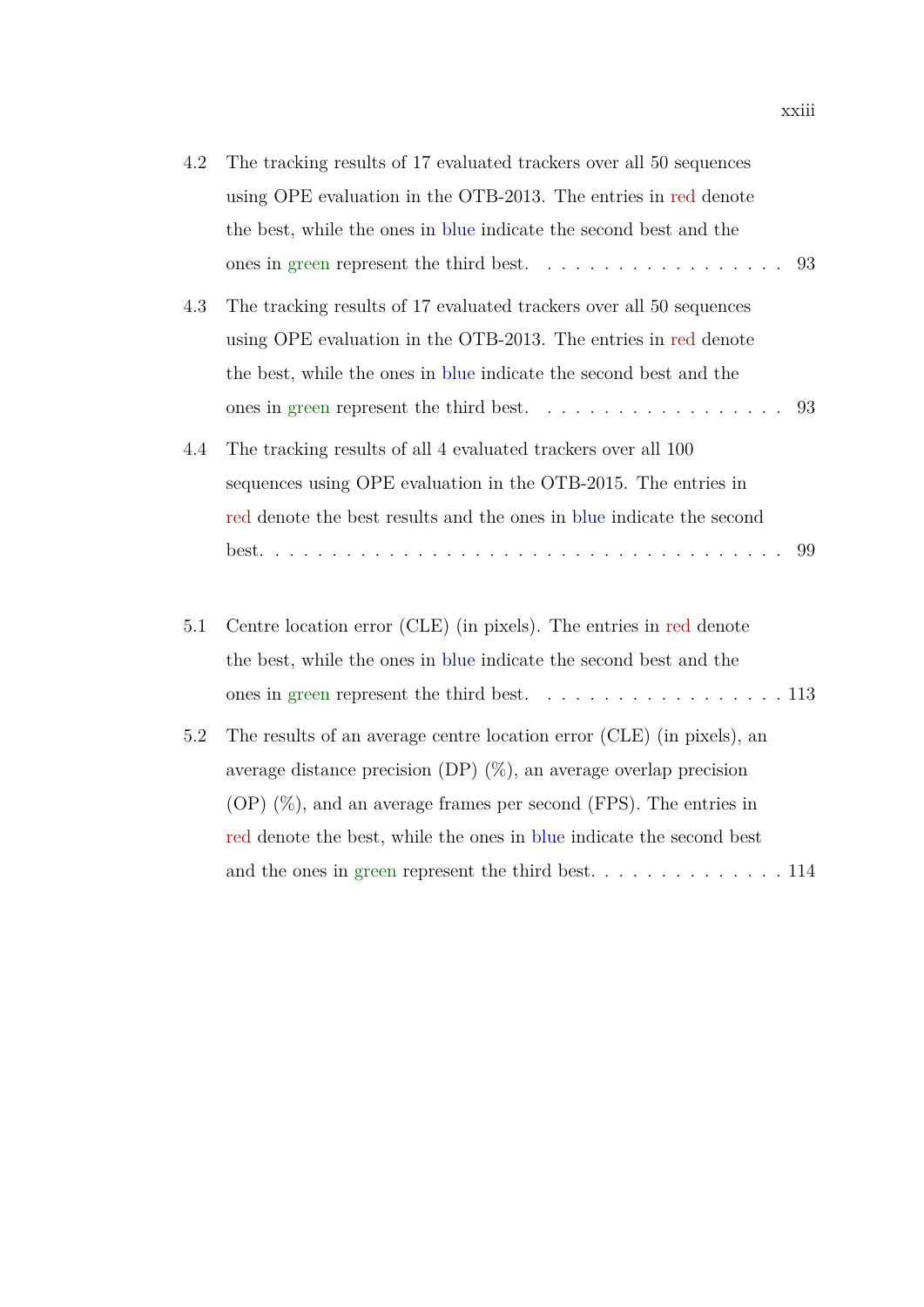## Abbreviation

- BC Background Clutters
- CLE Center Location Error
- DEF Deformation
- DP Distance Precision
- FFT Fast Fourier Transformation
- FM Fast Motion
- FPS Frames Per Second
- HOG Histograms of Oriented Gradient
- IPR In-Plane Rotation
- ISM Incremental Similarity Matrices
- IV Illumination Variation
- LBP Local Binary Patterns
- LR Low Resolution
- MIL Multiple Instance Learning
- MAP Maximum a Posteriori
- MB Motion Blur
- OCC Occlusion
- OP Overlap Precision
- OPE One Pass Evaluation
- OPR Out-of-Plane Rotation
- OV Out-of-View
- PCA Principal Components Analysis
- PF Particle Filter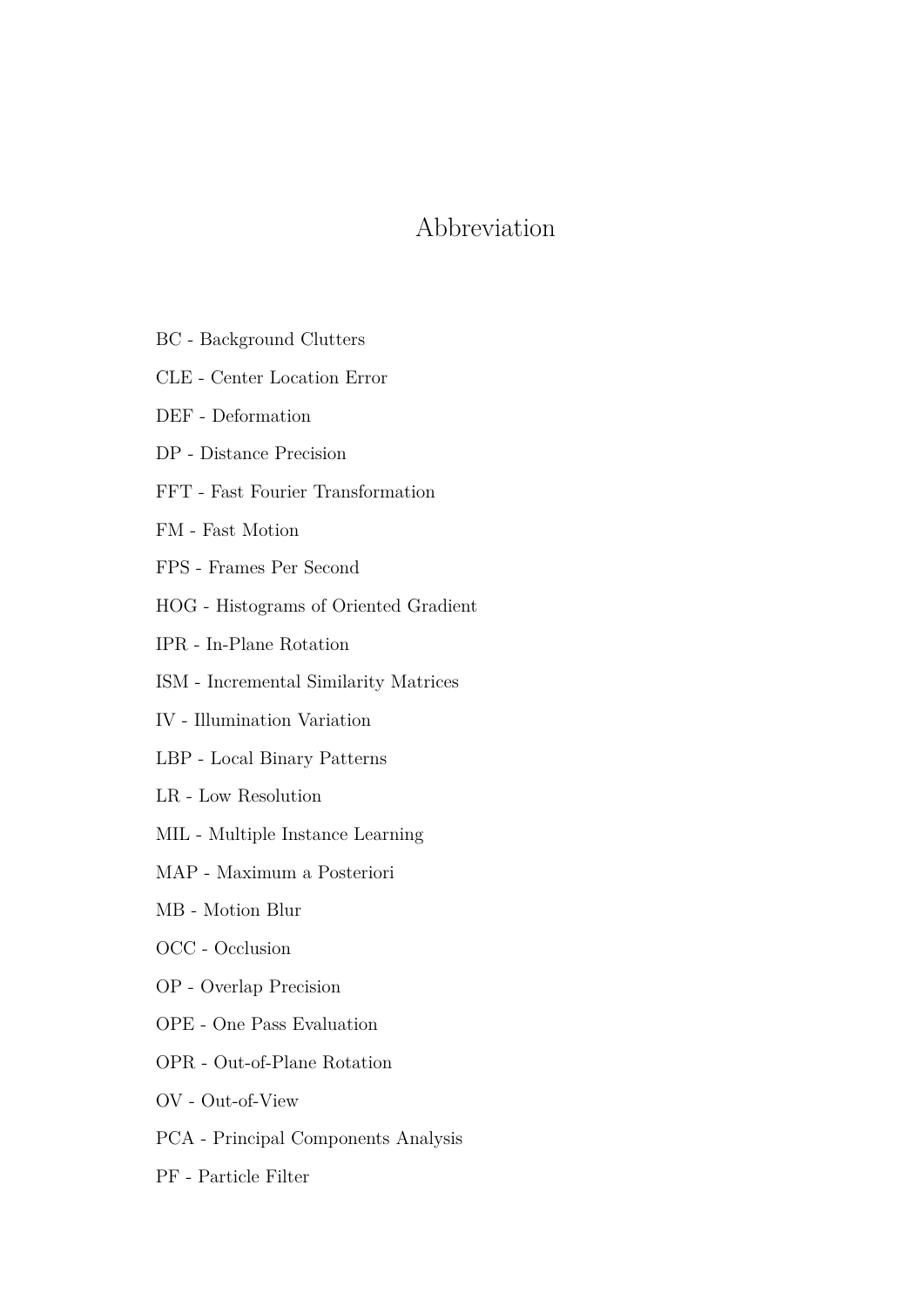RBF - Radial Basis Function

#### SSD - Sum of Squared Diferences

- SV Scale Variation
- SVM Support Vector Machine
- SVT Support Vector Tracking